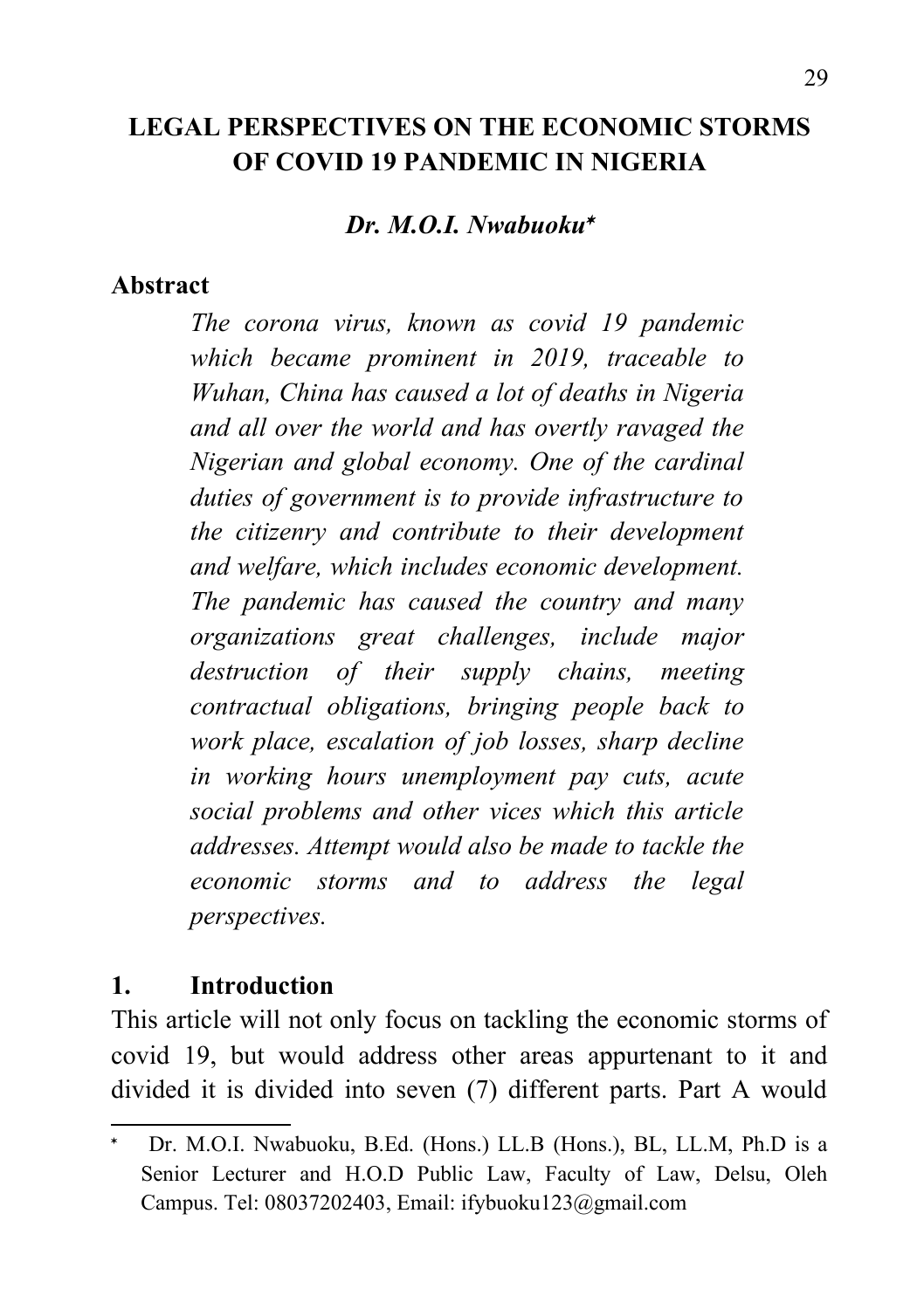address issues of definitions and historical perspectives of covid 19<br>*DELSU Law Review Yol.* 7 2021 in Nigeria. Part B would address the pandemic and the problems associated therefrom. Part C will take a look at the economic effects/impacts of covid 19, part D will address the global impact of the pandemic, Part E will address the measures taken by the Nigerian government, parastatals, organization (bodies) in tacking the scourge, part F will tackle the issues of covid 19 legal implications, while G will proffer some recommendations that will act as palliatives to the problem, including conclusion.

## **2. Conceptual clarification**

The article will be approached with an understanding of the meaning of the following terms:

- (a) Covid 19
- (b) Pandemic
- (c) The economy
- (d) Storms
- (e) Legal implications

**Covid 19:** is another name for Corona Virus. It is not a national, regional or international pandemic, but a global one which allegedly came from Wuhan, China<sup>[1](#page-1-0)</sup>, Corona virus has ravaged many people of the world and led to many fatalities as many lives have been lost and the economy of many nations disrupted, ravaged and tumbled for the worse , presently with no cure. It manifests with symptoms like cough, fever, headache, sneezing and affects the respiratory systems. At times, it is asymptomatic<sup>[2](#page-1-1)</sup>. The affected persons have difficulty in breathing and are isolated for

<span id="page-1-0"></span><sup>&</sup>lt;sup>1</sup> M. A. Shereen: Covid 19 infection emergence, transmission and characteristics, https//www.sciencedirect.com., accessed 14 May, 2020.

<span id="page-1-1"></span><sup>&</sup>lt;sup>2</sup> M.A. Shereen: Its Presence does not overtly manifest. Sciencedirect.com. accessed 20 August, 2019.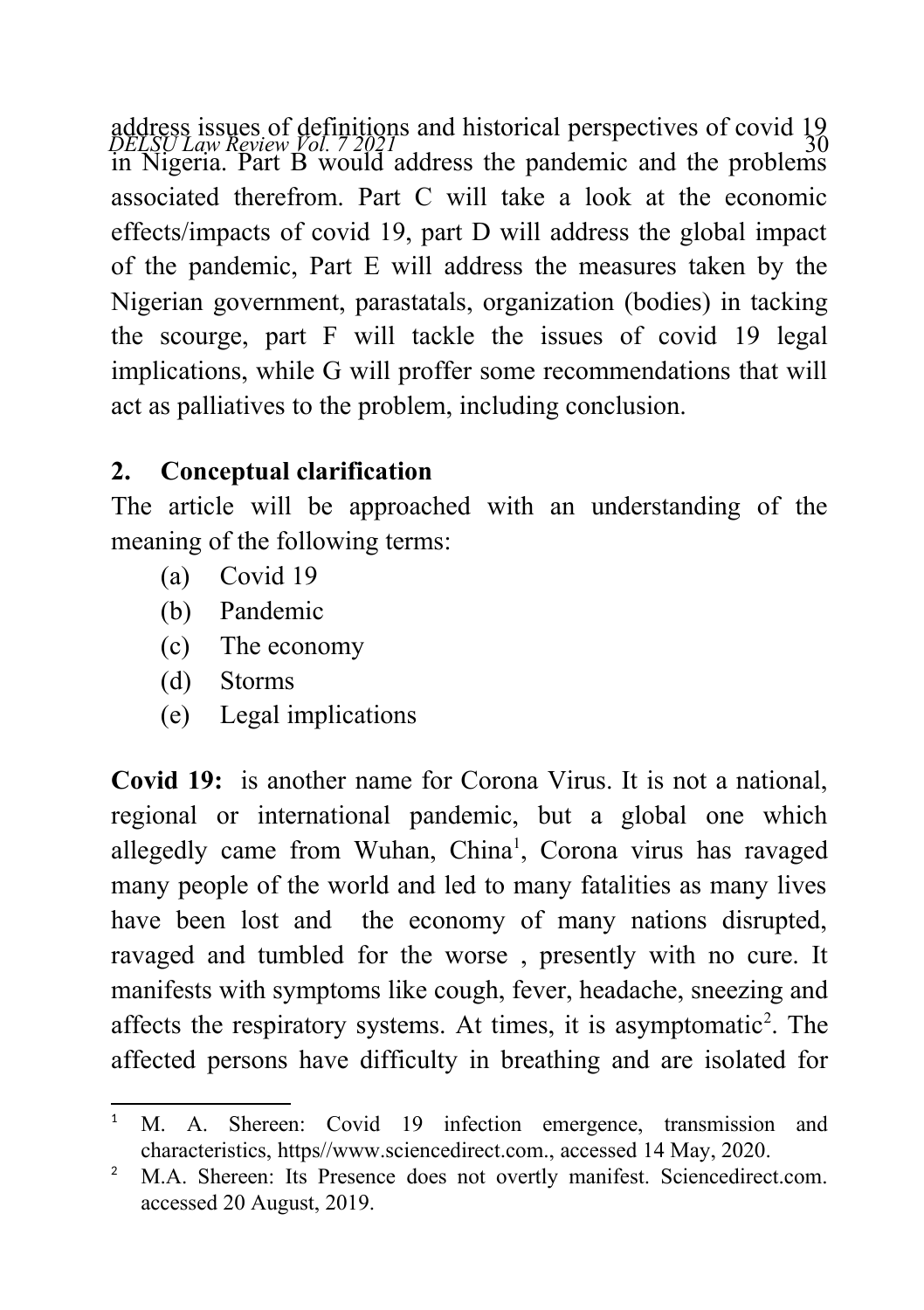between 2 – 14 days until a further test is conducted and the person tests negative twice before being discharged. The Nigerian government declared a lockdown of some states, social distancing policy, use of face mask, sanitizers, washing of hands always etc, many states adopted same.

**Pandemic** is a disease, prevalent throughout an entire country or continent, or the whole world; general or universe<sup>[3](#page-2-0)</sup>.

**The Economy** is the state of the country or region in terms of the production and consumption of goods and services and the supply of money. It is a careful management of available resources<sup>[4](#page-2-1)</sup>.

**Storms:** A storm is a violent disturbance of the atmosphere, a tumultuous reaction, and uproar or controversy, it is a generic  $term<sup>5</sup>$  $term<sup>5</sup>$  $term<sup>5</sup>$ .

**Legal Implications** for example, the legal implications of corona virus outbreak, which includes legal issues to bear in mind<sup>[6](#page-2-3)</sup>, like public health, intellectual property, legal rights and obligations, unemployment and so  $\text{on}^7$  $\text{on}^7$ .

### **3. The Problems Associated with Covid 19**

Like a wild furnace, corona virus surfaced in Nigeria and came with terrific attack. Many people were terribly affected. It took a long time for people to understand the strange virus which came with different signs, like cough, sneezing, headache, fever and cold,

<span id="page-2-0"></span><sup>&</sup>lt;sup>3</sup> Webster Encyclopedic Dictionary of the English Language, edited by Harry E. Clarke, page  $684$ ,  $8<sup>th</sup>$  edn.

<span id="page-2-1"></span><sup>4</sup> www.investopedia.com, accessed 2 November, 2020.

<span id="page-2-2"></span><sup>&</sup>lt;sup>5</sup> Definition of Economy, www.britannica.com, accessed 16 December, 2020.

<span id="page-2-3"></span><sup>6</sup> Definition of storm, www.fieldfisher.com, accessed 20 June, 2020.

<span id="page-2-4"></span><sup>7</sup> F.E. Eboibi: Global Legal Response to Covid 19 and its impact. https/www/tandfonline.com, . accessed 30 June, 2020.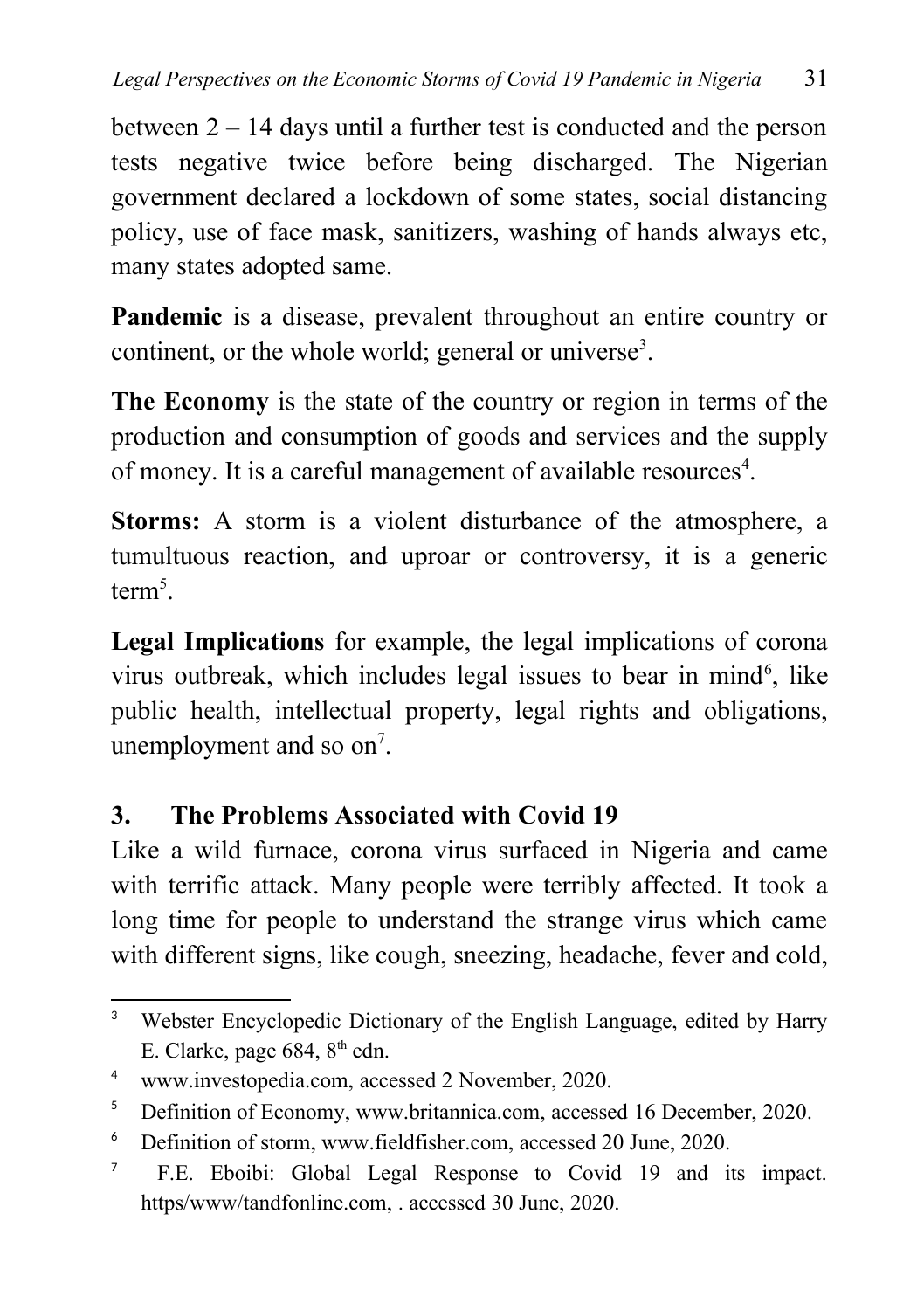some were asymptomatic signs that were not noticeable. The<br>*QELSU Law Review Vol. 7* 2021 Nigeria Centre for Disease Control<sup>[8](#page-3-0)</sup> worked round the clock to address the ugly situation, with the directives from the World Health Organization<sup>[9](#page-3-1)</sup> with different treatment, drugs and kits, distributed and administered.

Many hospitals were filled with many patients, with many dying in private hospitals. The Governors declared public hospitals as the gazzetted and approved hospitals, yet many patients preferred private hospitals. The disease killed many Nigerians like the former Chief of Staff to President Buhari<sup>[10](#page-3-2)</sup>, former Governor of Oyo state<sup>[11](#page-3-3)</sup>, etc. The problems led to health issues and made health workers to be engaged 24 hours and made to work assiduously without sufficient equipment and paid allowance for that. Many died in the course of that.

Due to many fatalities, the federal government came with many measures through the NCDC, introducing daily test with few testing kits, compulsory wearing of face mask in public places, use of sanitizers and disinfectants and washing of hands often and keeping hygiene at all times. Social distancing of two metres was introduced to reduce the infections which were airborne. When the scourge and its devastating problems came to a crescendo, the federal government by virtue of infectious diseases (Emergency Prevention) Regulation declared a State of Emergency<sup>[12](#page-3-4)</sup> and a 24 hour lockdown in four states, which are Lagos, Ogun, Kano and Abuja, State Governors via Proclamation Order followed suit and

- <span id="page-3-3"></span><sup>11</sup> Chief Abiola Ademobi.
- <span id="page-3-4"></span> $12$  Ibid.

<span id="page-3-0"></span><sup>8</sup> NCDC

<span id="page-3-1"></span><sup>9</sup> WHO

<span id="page-3-2"></span><sup>&</sup>lt;sup>10</sup> Abba Kyari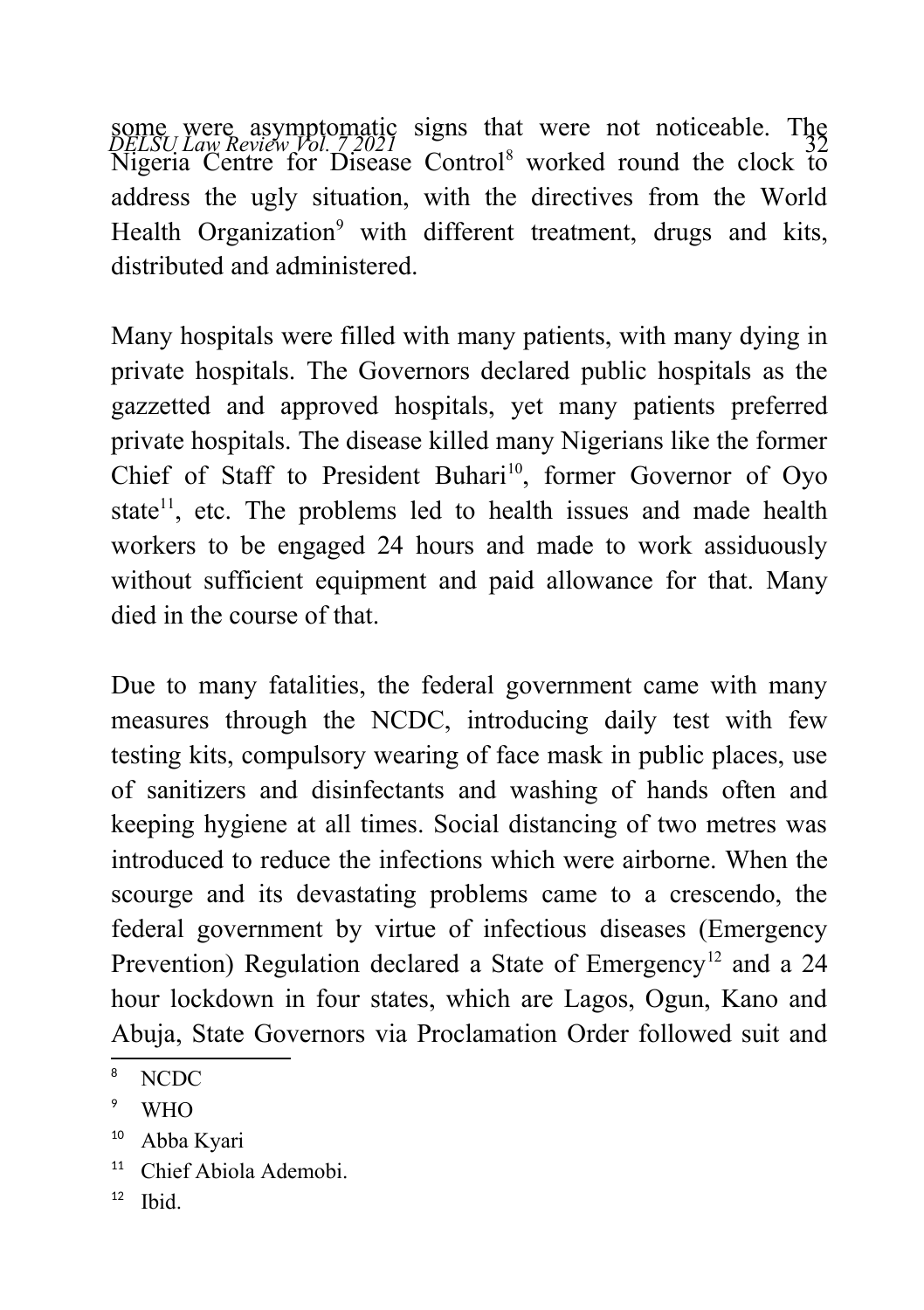declared their various states lockdown. Delta State governor declared theirs via Quarantine Act<sup>[13](#page-4-0)</sup>.

There are many problems associated with the lockdown. People's movements were restricted and its resistance caused a lot of problems. Many felt their right to personal liberty and freedom of movement were being violated inspite of the exception to the rule under emergency, recognized by international Conventions and Protocols.

The economy suffered a great deal. There were inflation and hoarding of consumers goods, their prices increased, poor flow of money and people could not go to farm and were suffering from starvation, poor harvest and poverty. The economy nosedived for the worst, people were not going to work, and there was cash trap. Many lost their jobs and emoluments. The problems affected transportation, sea and air travels which were banned. Tourism and entertainment industries and others all affected the economy. The banks did not help matters as there was rush by the people to collect their monies, with the banks also coming out with measures to check emergency withdrawals. Even when the lockdown was relaxed, the economy was still at a comatose and prostrate, with little or no sign of picking up.

### **4. The Economic Effects of the Corona Virus Pandemic**

The covid 19 pandemic has resulted to so many economic impacts in Nigeria. In the following ways: first, Nigeria's economy has been contracted by 61% in the second quarter of 2020, secondly,  $27\%$  of Nigeria's labour force<sup>14</sup> and 21 million Nigerians are unemployed. There is also little sign of a quick turnaround in

<span id="page-4-0"></span><sup>13</sup> LFN 2004. Lawsofnigeriapleang.org. accessed 20 April, 2020.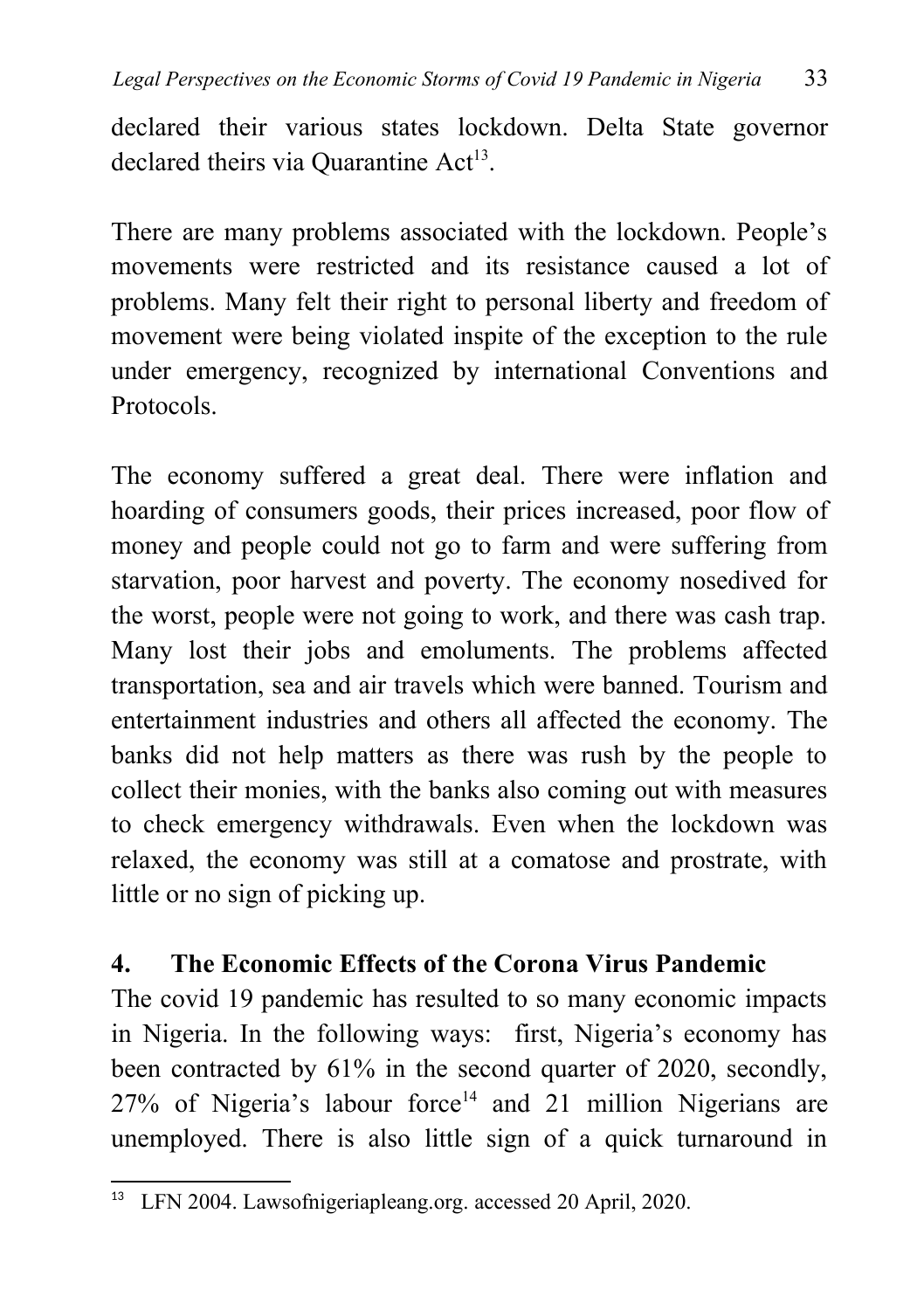Nigeria's economic woes as the World Bank predicts Africa's most<br>*DELSU Law Review Vol. 7 2021* populous country is set for its worst recession in four decades. There are job losses and salary cuts<sup>[15](#page-5-0)</sup>. There is collapse of formal offices as many companies have requested a large number of their staff to operate from home. This is preferred as it cost less and reduces transportation, office space, cost and reduces electrical consumptions.

There is sharp drop in the country's Gross Domestic Product (GDP) as a result of slowdown in economic activities.

Returns from Tourism return have been dismantled, slow and moribund because of the lockdown. Aviation and travels have reached stand still as there was no movement, Seaports and Nigerian Ports Authority became a graveyard, with many goods unclaimed. There was a drop in oil production and drop in global demand which left Nigeria drastically shorn of earnings giving its dependence on oil.

It is noteworthy that the US slashed Nigeria's crude oil import by 11.67 million barrels in the first of five months of 2020. In the second quarter of 2020, local oil production dropped to its lowest since  $2016^{16}$  $2016^{16}$  $2016^{16}$ . There seems to be little signs of quick turnaround in Nigeria's economic woes as the World Bank predicted, however, it is only a prediction. Two key players in the oil industry in the globe, the US and China in the  $2<sup>nd</sup>$  half of 2020 were at loggerhead on the decision to cut output and the unequivocal oil price between them and the consequences $17$ .

<sup>&</sup>lt;sup>14</sup> O.I. Adebimpe: covid 19 pandemic. Challenges youth unemployment, http/cibg.org.aci, accessed 29 August, 2020.

<span id="page-5-0"></span><sup>&</sup>lt;sup>15</sup> Independent Judiciary above , n. II

<span id="page-5-1"></span> $16$  Ibid.

<span id="page-5-2"></span> $17$  Ibid.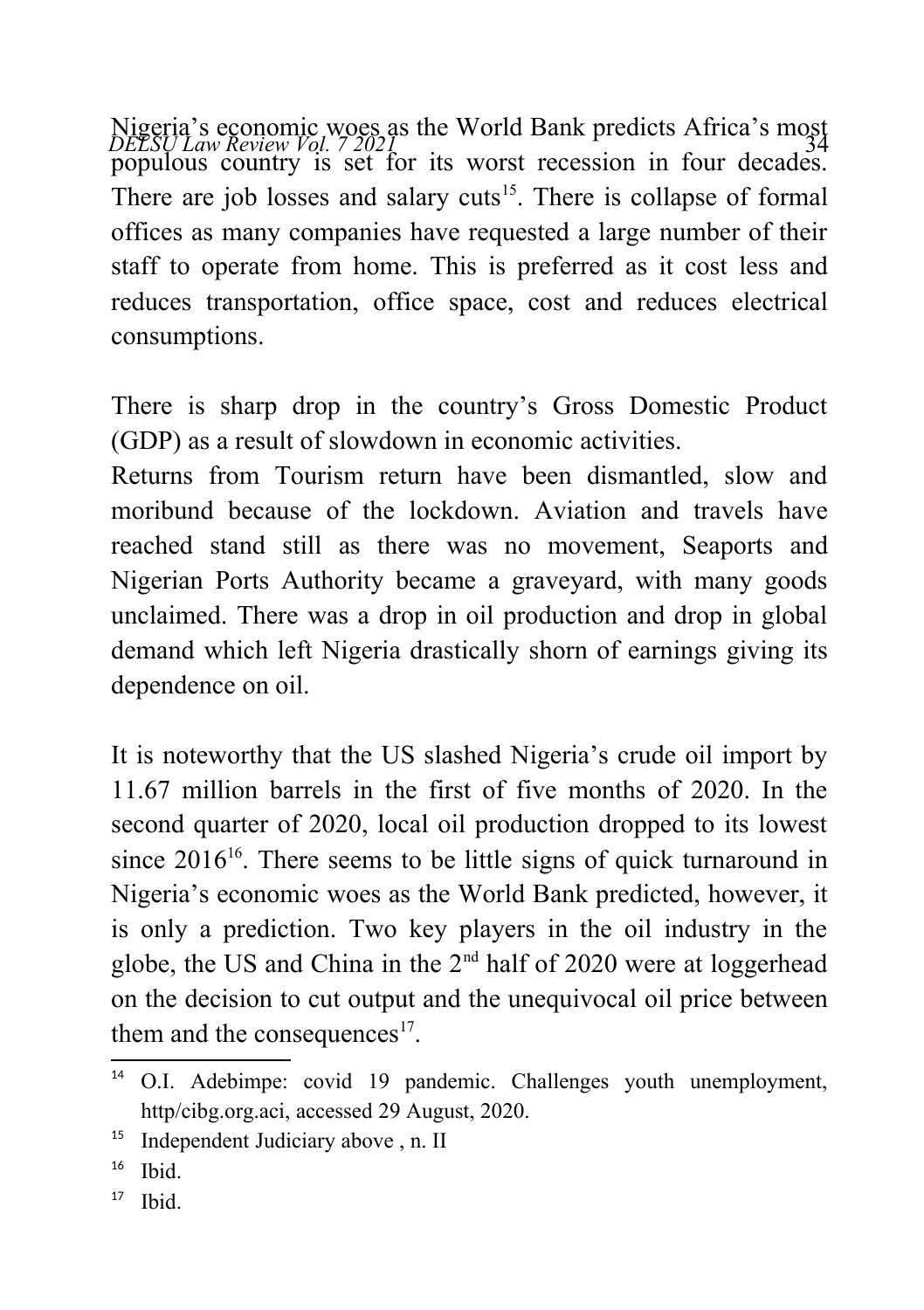There were health hazards and pneumonia cases associated with respiratory attacks. There were overt impact on global aviation and tourism, global travels. Cruise companies, hotels and hospitality businesses suffered decline in demand, as a result of discretionary spending of government and the public. There was real scarcity of goods as a result of the lockdown and non-attendance to the farms. Harvest was poor and poverty set in.

The restriction and lockdown of people and the border closure foreshadowed a decline in export<sup>[18](#page-6-0)</sup>. There was massive decline in stock prices, which eroded wealth of investors $19$ . The National Bureau of Statistic stated that almost 45% employable Nigerians are unemployed $20$ .

A reported 79% of households saw a decrease in their income as at March, 2020. Prices of commodity goods, like bread and water increased shortly after the lockdown as the consumption of goods and investments and net exports decreased, Nigeria's economy started facing a harmful downturn. Investments by firms were impeded due to uncertainties that come with the pandemic<sup>[21](#page-6-3)</sup>. Nigeria has suffered worst impact on food system and poverty<sup>[22](#page-6-4)</sup> in agricultural food system, GDP fell to 11% primarily due to restrictions in food services.

<span id="page-6-0"></span><sup>18</sup> www.researchgate.net, accessed 14 June, 2020.

<span id="page-6-1"></span><sup>19</sup> Borgenproject.org, accessed 10 June, 2020.

<span id="page-6-2"></span><sup>&</sup>lt;sup>20</sup> Ibid. the role of the independent judiciary.

<span id="page-6-3"></span><sup>21</sup> Hardpub.org, accessed 6 August, 2020.

<span id="page-6-4"></span><sup>&</sup>lt;sup>22</sup> Kwaw Andam, Hyacinth Edeh and James Thurlow, covid 19 and world's impact on food system. ncbi.nih.gov, accessed 4 August, 2020.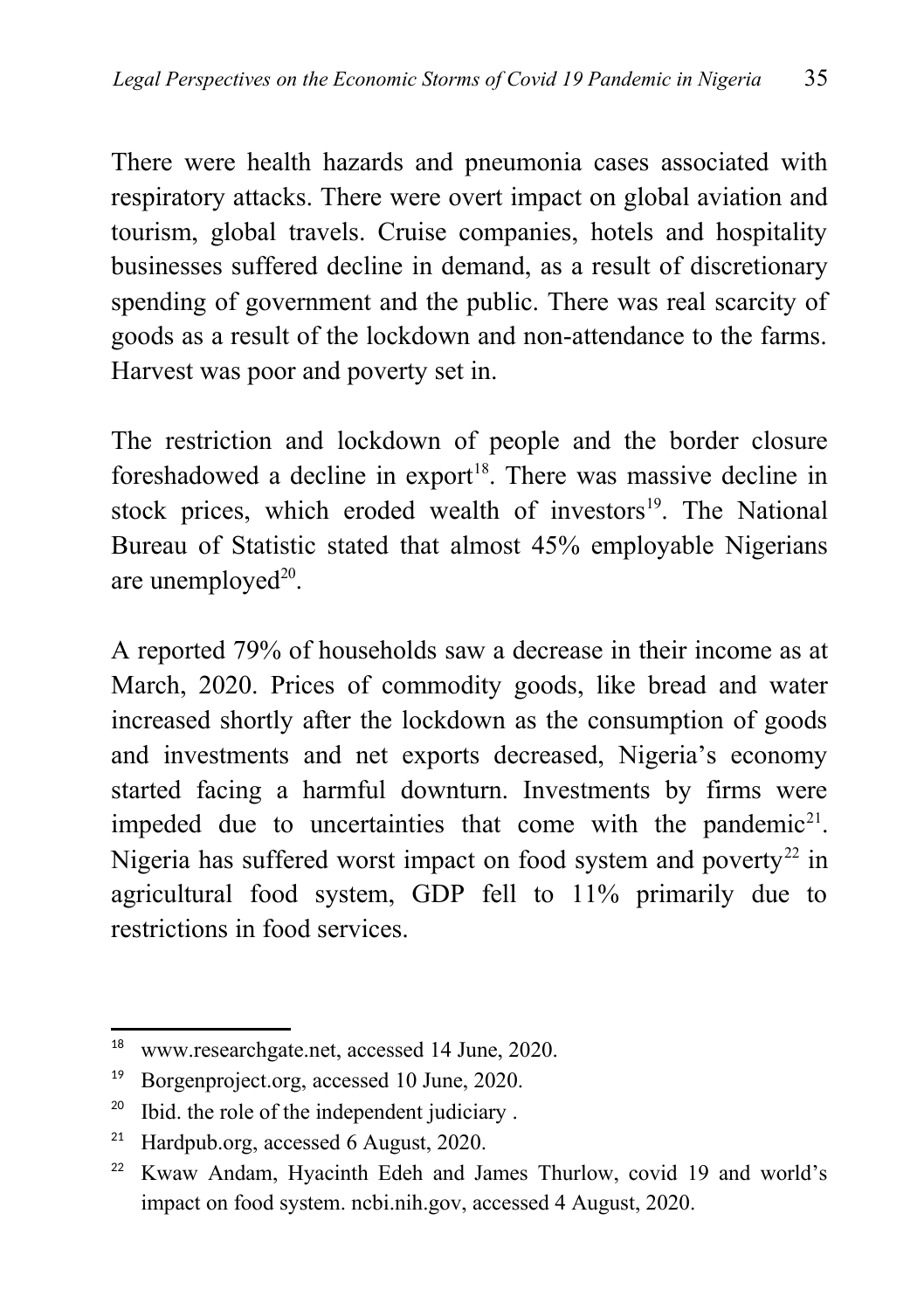There was 9% point increase in national poverty rate<sup>[23](#page-7-0)</sup>, Nigeria, *DELSU Law Review Vol.* 7 2021 being the largest recipient of foreign remittance from Britain, France, Italy and Spain declined because there were no exemptions for power on public construction workers in Nigeria. Transportation shortage, cargo handling, rail services, bus services, taxi suffered, though a few were under essential services. Essential demand for food and medicine did not see the light of day as per response<sup>[24](#page-7-1)</sup>.

Repair services usually carried out in workshops suffered adversely. Domestic workers and other personnel services  $d$ windle $d^{25}$  $d^{25}$  $d^{25}$ .

Insecurity, as a result of the menace of herdsmen and kidnappers prevented farmers from going to farm, resulting to poor harvest, a toll on the economy, starvation and high spike in poverty rate, which led to national poverty ratio of 8.7% points due to covid 19[26](#page-7-3). There is the menace of Bandits, kidnappers, Boko haram attacks of different communities, extra judicial killings all over Nigeria.

The economy though had begun to show promising signs of recovery progress; Nigeria is still dependent on oil. So the current crash in oil prices is adding to the covid 19 lockdown effect where people stop spending-one person spending is another person's income<sup>27</sup>. The Nigerian government is projecting revenue flow from oil to decline from  $5.5$ , trillion naira in 2020 to  $1.1$  trillion

<span id="page-7-3"></span> $26$  Ibid.

<span id="page-7-0"></span> $23$  Ibid.

<span id="page-7-1"></span><sup>&</sup>lt;sup>24</sup> K. Andam: Impact of covid 19 on food system and poverty in Nigeria. https/www.ncbi.nim.nih.gov, accessed 22 April, 2020.

<span id="page-7-2"></span><sup>25</sup> Acbi.nim.nih.gov, accessed 15 February, 2020.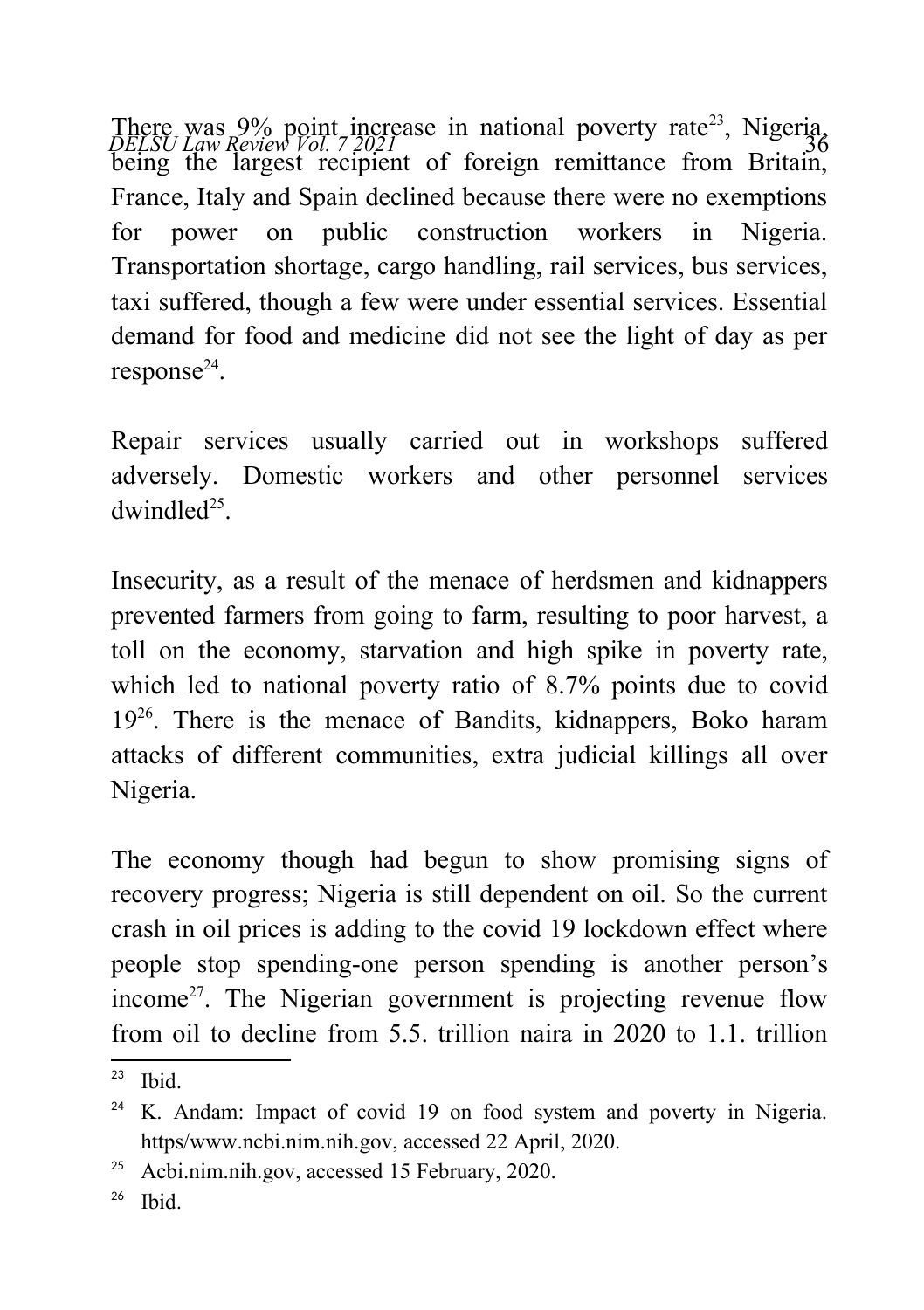naira, so we have sudden fiscal crisis in Nigeria presenting some challenges, It is submitted that the impact is felt across all sectors, because of the country's lockdown there are concerns around overall economic activities in sectors like retail and real estate and how banks adjust to that.

The Presidential Order for lockdown over a two week to one month period had more adverse effect on the economy of the country. Most private organizations laid off workers and the few that remained had their staff salaries slashed. The media houses were not left out. For example, the Punch Newspaper laid off about forty (40) staff at the end of May, 2020 because adverts were not coming as it used to maintain staff overhead cost.

Most hotels that closed down counted losses for maintenance, while staffs, most of whom are bread winners, were laid off since March, 2020. These have no doubt had a great impact on people paying their bills and managing their families<sup>[28](#page-8-0)</sup>.

Aside, the people's purchasing power has drastically dropped due to no money in circulation. The prices of goods have also sky rocketed and there is hoarding, as supplies cannot meet the demand. A loaf of bread which is for the common man, formerly sold between  $300 - 350$  naira is now sold for  $400 - 450$  naira.

The cost of transportation also increased as a result of the social distancing measures, it became mandatory for public vehicles to reduce the number of passengers carried at a time, as a result, fewer commercial drivers plying the road, increased the fare cost to meet

 $27$  K. Andam: What is the economic impact of covid 19 in Nigeria? Lite www.cdcgroup.com. Accessed 15 January, 2021.

<span id="page-8-0"></span> $28$  Ibid.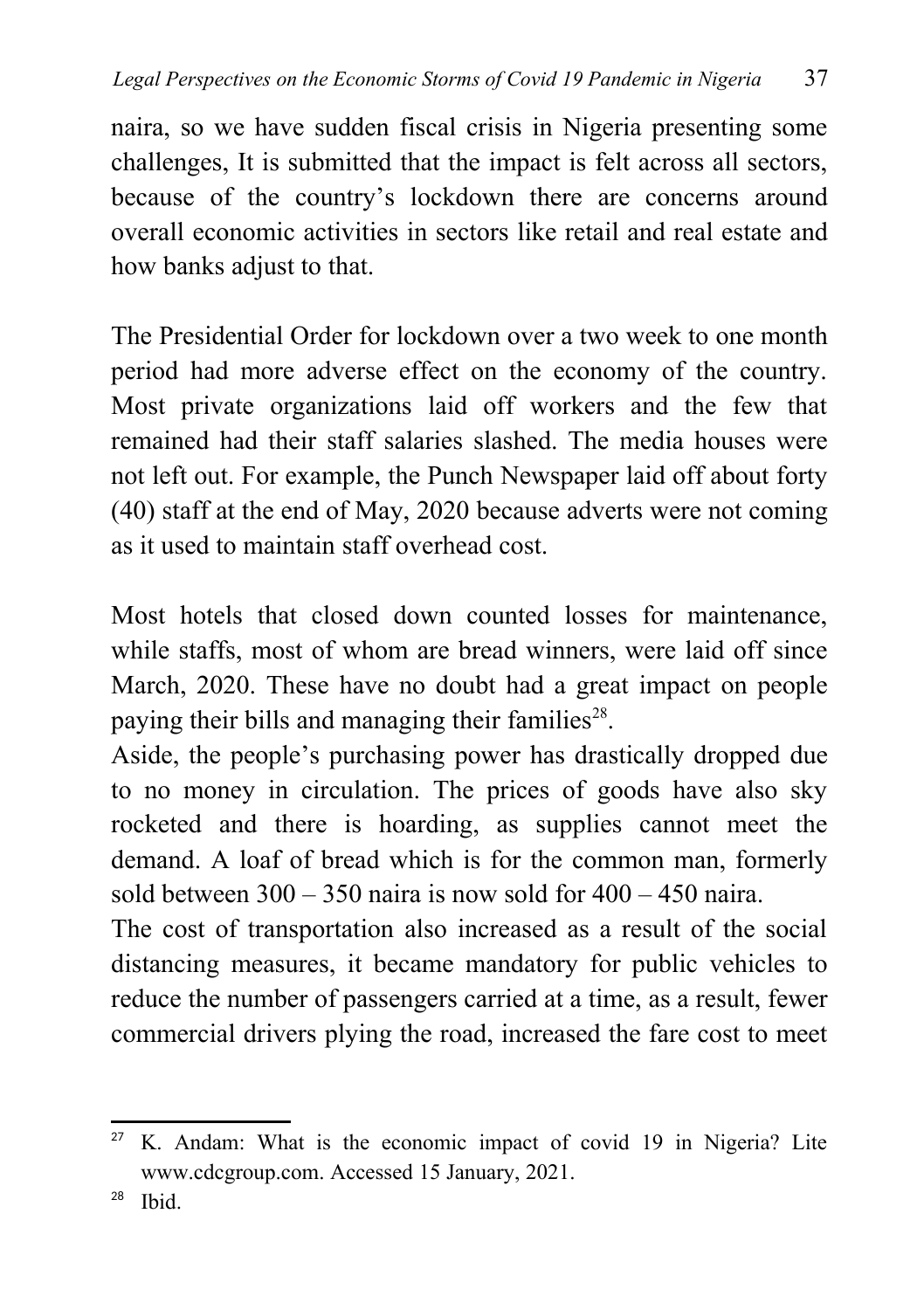the short fall of limited numbers. It comes per time many shops and<br>*DELSU Law Review Vol.* 7,2021 <sub>29</sub> businesses were closed  $d$ own<sup>[29](#page-9-0)</sup>.

According to PWC, Nigeria's SMES account for 96% of businesses and 84% of employment, posing a severe risk to small businesses. The impact of the epidemic on small businesses had led to low turnover and laying off staffs $30$ .

The economy is so battered by the pandemic, with many Nigerians made unemployed by covid 19, combined with lower volumes of exports, such as oil, Nigerian's economy has contracted in the 2<sup>nd</sup> quarter of 2020.

Secondly, 27% of Nigerian Labour force (over 21 million Nigerians are unemployed). There is little sign of quick turnaround in the economy<sup>[31](#page-9-2)</sup>. Nigeria's economic downturn was triggered by a combination of declining oil price and spill over from the covid 19 outbreak which not only led to a fall in the demand for oil products but also stopped economic activities from taking place when social distancing policies were enforced. Though the government responded to the policy by providing financial assistance to businesses and a small number of households that were affected by the outbreak. The monetary authority adopted and offered a targeted 3.5. trillion loan support to some sectors. These efforts should have prevented the economic crisis from occurring but it did  $not^{32}$  $not^{32}$  $not^{32}$ .

<span id="page-9-0"></span> $29$  Ibid.

<span id="page-9-1"></span> $30$  Ibid.

<span id="page-9-2"></span><sup>31</sup> How has covid 19 affected the Economy? Africa's largest economy. www.weforum.org. accessed 28 August, 2020.

<span id="page-9-3"></span><sup>&</sup>lt;sup>32</sup> Covid 19 pandemic and economic crisis. The Nigerian experience and structural causes. Peterson K. Ozili.researchgate.net. accessed 10 April, 2020.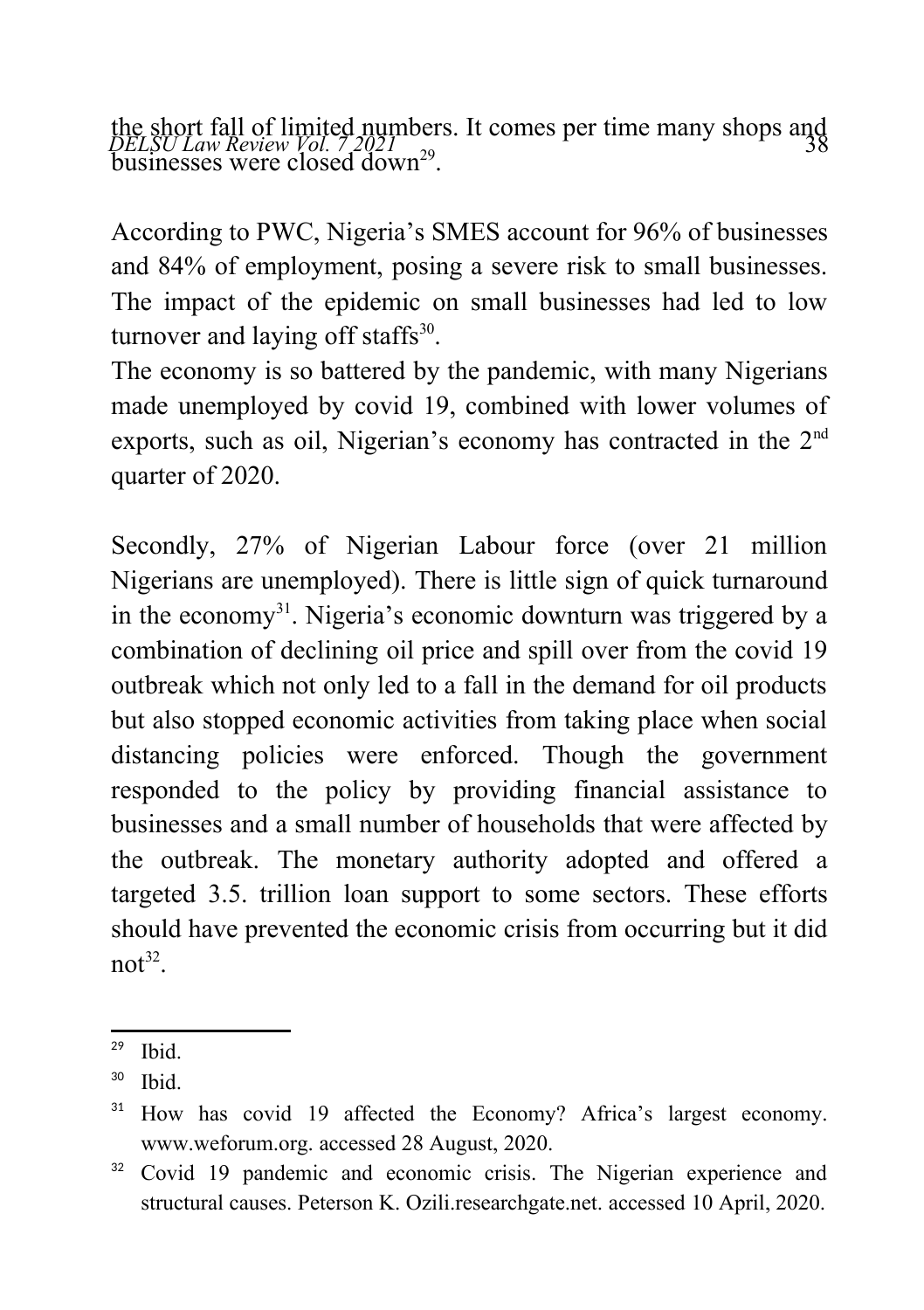### **5. Other social/economic/legal effects**

Covid 19 is a virus that has created tension and devastation around the globe. It has greatly affected the socio economic well being of Nigerians, the health sector preparedness to handle the pandemic and the role of Nigerian social workers in the fight against covid 19 in Nigeria. The Nigerian health system is ill-equipped and under-prepared to effectually fight handle the pandemic<sup>[33](#page-10-0)</sup>. The Nigerian social workers, most especially the medical social workers have played a significant role in passing out information on covid 19 preventive measures, because of lockdown and social distancing policy.

Nigerian entertainment industry has been adversely affected by the covid 19 pandemic. Those affected includes comedians, musicians, sports etc. many shows have been postponed<sup>[34](#page-10-1)</sup>.

It has affected school activities adversely. An academic session in Nigeria has been lost as many schools are yet to resume after the ASSU strike was called off because of the  $2<sup>nd</sup>$  wave of the pandemic which is said to be deadlier than the first, with little or no signs. The pandemic has created fear, death, panic and termination of social life. Fear can be traumatizing<sup>[35](#page-10-2)</sup>.

Looking at the international trade perspective, global oil prices have fallen because of covid 19. Even though diversification is being emphasized in Nigeria, currently crude oil remains the dominant source of revenue for Nigeria. Even though the oil price has fallen, Nigerian economy has been drastically affected. She

<span id="page-10-0"></span> $33$  Ibid.

<span id="page-10-1"></span><sup>34</sup> Brad Adgate: Effect of covid 19 on entertainment industry, www.forbes.com, accessed 13 April, 2020.

<span id="page-10-2"></span><sup>&</sup>lt;sup>35</sup> K. Chaturvedi: Covid 19 impact on education and social life, https//www.csiencedirect.com, accessed 10 May, 2020.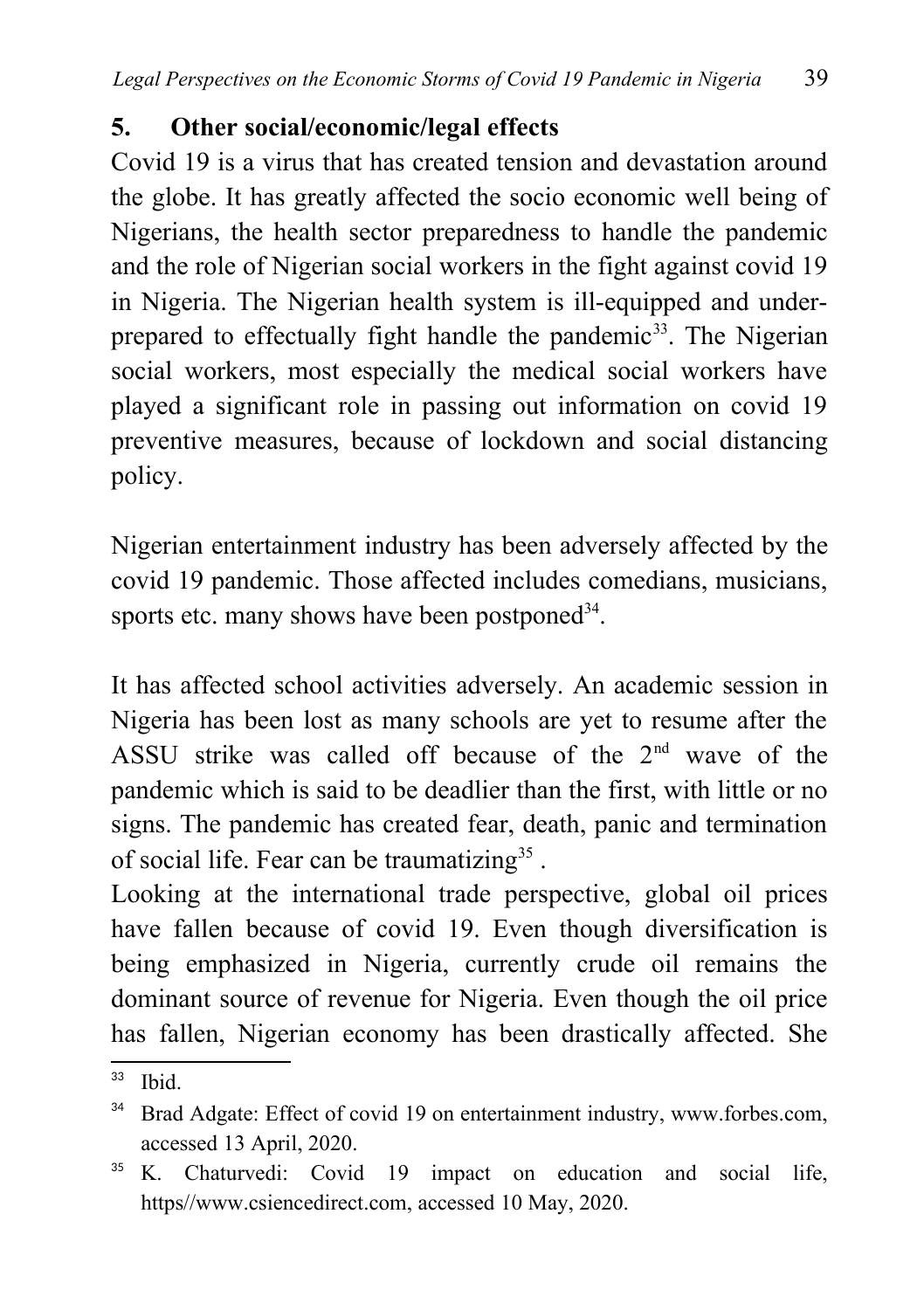now depends on other countries for survival on her crude oil sold in<br>*QELSU Law Review Vol.* 7 2021 2020. They will refine for Nigeria to buy it back.

Nigerian Borders were locked down for up to one year. No more meaningful importation and exportation. Nigeria does not depend on itself for food. This has affected prices of drugs and other pharmaceutical products<sup>[36](#page-11-0)</sup>.

The Civil and Public Servants depend on the crude oil economy that is not doing well. The market price of oil fell because countries are channeling their resources to fight corona virus. Our oil is priced low and little and no profit is derived from sales. Little effort is placed on mining and cash crops agriculture.

Stock market has crashed; bicoin has also crashed before the pandemic. Inflation has set in, as more money is chasing fewer goods<sup>[37](#page-11-1)</sup>. There has been increase in crime during the covid  $19$ pandemic lockdown<sup>[38](#page-11-2)</sup>. A lot of middle income and low income earners cannot afford food<sup>[39](#page-11-3)</sup>. The health sectors have been over whelmed and almost surrendered to the pandemic. Equipments are insufficient. The new wave of the pandemic attack the respiratory organ and oxygen is in short supply in Nigerian hospitals and the ones available are very expensive. Nigerian hospitals are illequipped. Many doctors and para health workers have lost their lives to covid 19. Travels oversee for medical interventions have dwindled. The dilapidated state of Nigeria's medical health sector

<span id="page-11-0"></span> $36$  Ibid.

<span id="page-11-1"></span><sup>37</sup> Ibid

<span id="page-11-2"></span>Dominic Casciani: What happened to crime during covid 19 pandemic, www.bbc.com, accessed 20 May, 2020.

<span id="page-11-3"></span><sup>&</sup>lt;sup>39</sup> Dominic Casciani: What happened to crime during covid 19 pandemic, www.bbc.com, accessed 28 March,, 2021.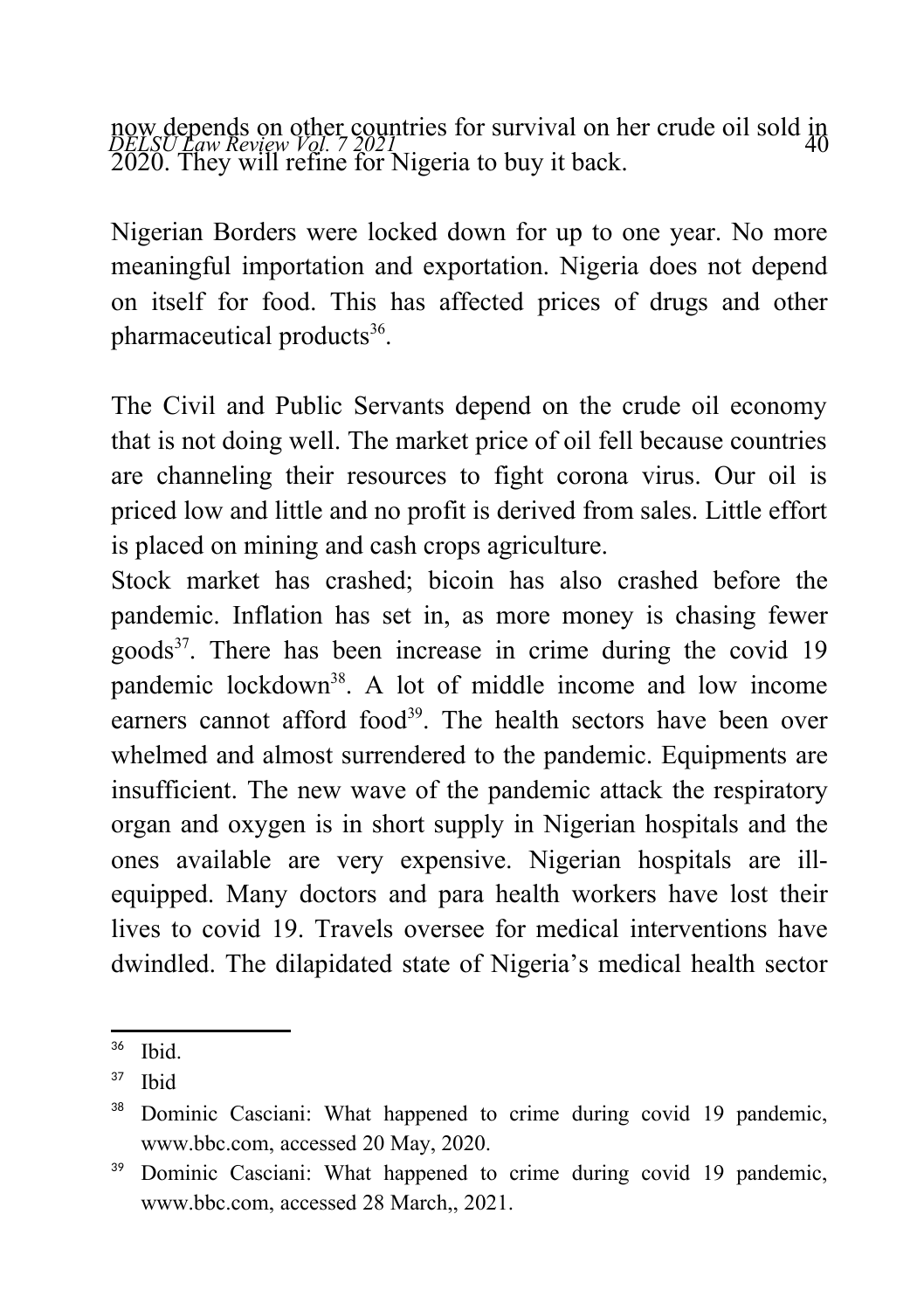is blamed on corruption and corrupt leaders $40$ . Funds earmarked to fix the health care system have been siphoned by politicians. Personal protective equipments are lacking in the hospital, testing machines and centres are few in the country, including ventilation<sup>[41](#page-12-1)</sup>.

However, the amount assigned to our health sector yearly is abysmally low compared with South Africa or Ghana<sup>[42](#page-12-2)</sup>. There are a lot of speculations and conspiracy theories around the origin and nature of the corona virus as some think it does not exist<sup>[43](#page-12-3)</sup>. How can one tackle it when they do not believe it exists?

A mixture of socio economic factors as low population density and mobility, hot and humid climate, lower age group interacting to accentuate their individual effects have so far contributed to the relatively low level of infections and death recorded in Africa, according to World Health Organization (W H O) $^{44}$  $^{44}$  $^{44}$ .

On the food system, most countries exempted agri-food system from lockdown policies introduced in early 2020 to curb the covid 19 outbreak, yet these policies had nationwide implications, implying that even exempted sectors were indirectly affected by disruptions to supply chains and falling consumers demand. Nigeria faces declining remittances and export demand caused by

<span id="page-12-0"></span><sup>40</sup> Effect of covid 19 on Nigeria socio/economic wellbeing, tanfonlizc.com, accessed 24 September, 2020.

<span id="page-12-1"></span><sup>41</sup> Efe Akintunde Akinyele: Nigeria Doctors strike over lack of PPE, www.garda.com, accessed 16 June, 2020.

<span id="page-12-2"></span> $42$  Ibid.

<span id="page-12-3"></span><sup>43</sup> O.S. Olatunji: "infodemic" in a pandemic covid 19 conspiracy theories. https//www.subonweb.com, accessed 3 August, 2020.

<span id="page-12-4"></span><sup>44</sup> Five Charts Highlighting the impact of covid 19 in Nigeria infonineo.com, accessed 30 October, 2020.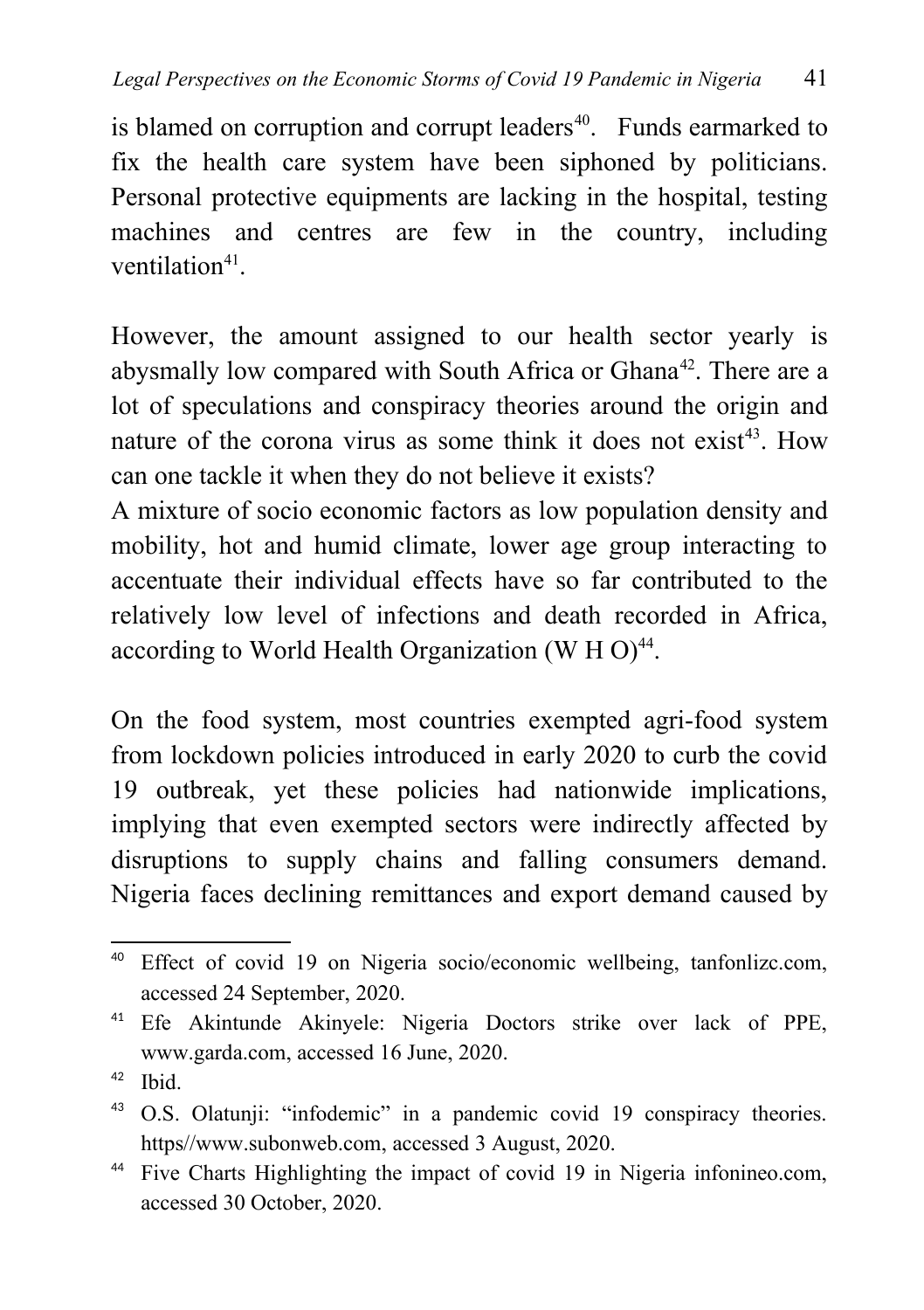the global recession. There were economic wide impacts and global<br>*DELSU Law Review Vol. 7 2021* 2019 shocks which calibrated to a 2018 social accounting matrix until the end of 2020. Nigeria is unlikely to escape a deep economic recession, while food systems were exempted; they were not imminent to the effects of covid  $19<sup>45</sup>$  $19<sup>45</sup>$  $19<sup>45</sup>$ . The harcest of staples such as millet, rice, sorghum and tubers like yam and cassava were lacking<sup>[46](#page-13-1)</sup>.

## **6. Impact of covid19 on the Globe**

It is a truism that a lot of people all over the world have lost their lives due to covid 19. The new wave which is deadlier has claimed many lives. It attacks the nose and respiratory system, and attacks the young, old and people with underlining illnesses. It has distorted economic activities, imposed economic hardship, affected trade commerce which has resulted to poverty. It has contracted and affected the various countries gross domestic product, per capital income output. Even though there is diversification, the result is slow as oil prices have reduced drastically<sup>[47](#page-13-2)</sup>.

Importation and exportation are challenged; international trade is disrupted, with no healthy economic consequences. There is loss of trade, tourism, failed contracts, dwindling remittances, subdued capital flows, tight financial conditions, amidst mounting debts. The world has witnessed the pandemic triggering an unprecedented collapse in oil prices<sup>[48](#page-13-3)</sup>. Demand for metals and related commodities like rubber and platinum used for vehicle parts have tumbled. Agricultural markets are globally disrupted.

<span id="page-13-0"></span><sup>&</sup>lt;sup>45</sup> K. Andem: Impacts of covid 19 on food system and poverty www.incbi.nih.gov. accessed 12 October, 2020.

<span id="page-13-1"></span><sup>46</sup> Nigeria's key market update: reliefweb.int, accessed 3 June, 2020.

<span id="page-13-2"></span> $47$  Ibid.

<span id="page-13-3"></span> $48$  Ibid.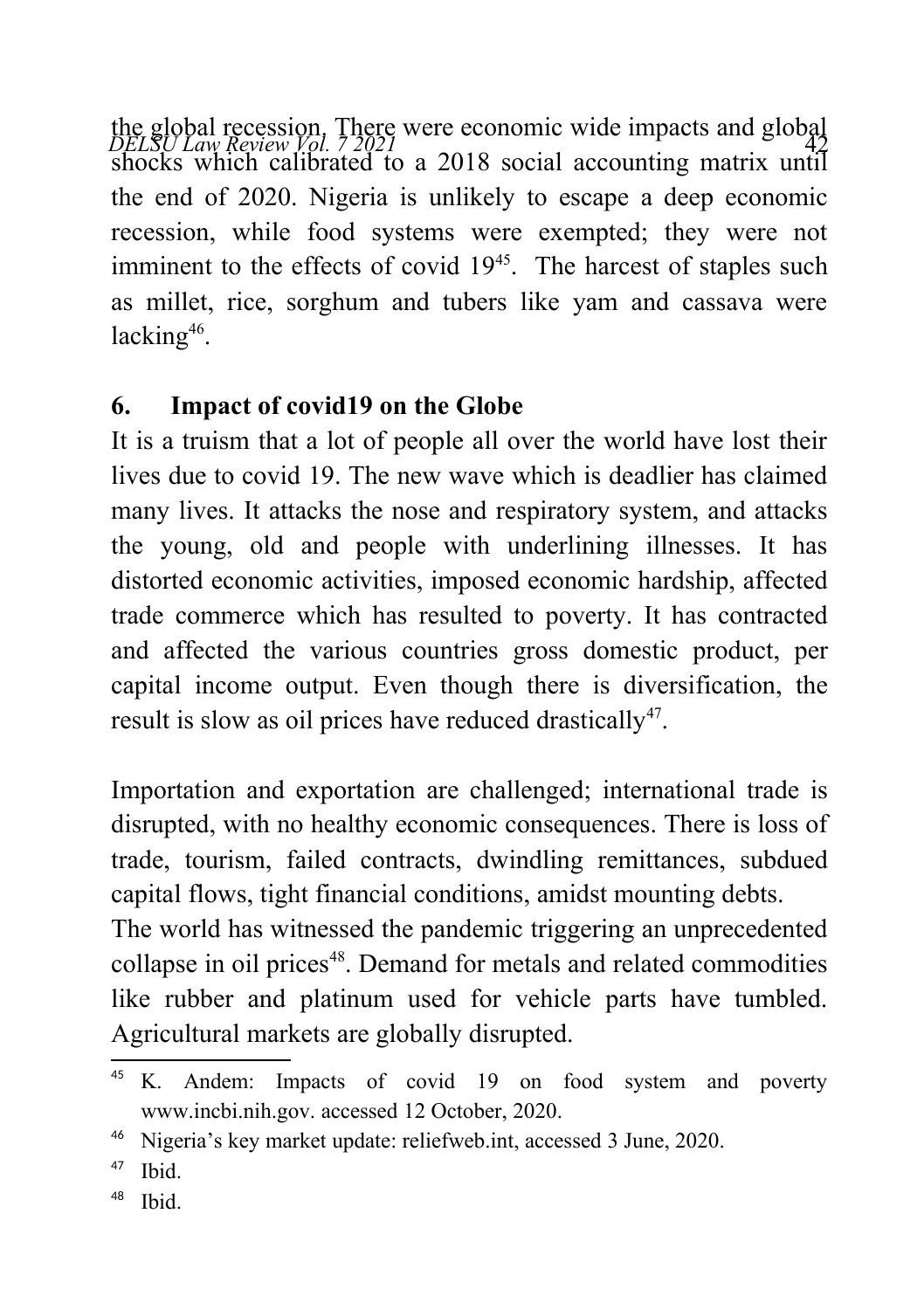There is security issue. There is long term damage to potential output, productivity growth. There is volatile global market with no global growth<sup>[49](#page-14-0)</sup>.

Businesses might find it hard to service debt, heightened risk aversion could lead to climbing borrowing, costs and bankruptcies and defaults could result in financial crisis in many countries under this downside scenario, global growth shrinked by almost 8% in  $2020^{50}$  $2020^{50}$  $2020^{50}$ .

The covid 19 pandemic is a global shock, involving simultaneous disruptions to both supply and demand in an interconnected world economy, it poses formidable challenge to policy makers, and to empirical analysis of its direct and indirect effects within the interconnected global economic<sup>[51](#page-14-2)</sup>. It has seriously wounded the world economy with serious consequences, impacting all  $commu nities<sup>52</sup>$  $commu nities<sup>52</sup>$  $commu nities<sup>52</sup>$ .

## **7. Tackling the socio-economic impacts of the pandemic in Nigeria (measures)**

The government has been laden with challenging task of managing a health crisis in an already weakened economy. There is a phone source showing that economic shocks continue to affect Nigerian households and the share of household reducing their food consumptions as a clear mechanism has increased. The shock has been the increase in the price of major food items consumed

<span id="page-14-0"></span><sup>49</sup> Ibid.

<span id="page-14-1"></span><sup>50</sup> P.K. Ozili: Covid 19 pandemic and Economic Crisis, https//core.ac.uk, accessed 6 August, 2020 and Jennifer Blanke: Economic Impact of Covid 19, https//www.brookings.edu., accessed 19 June, 2020.

<span id="page-14-2"></span> $51$  Ibid.

<span id="page-14-3"></span> $52$  Ibid.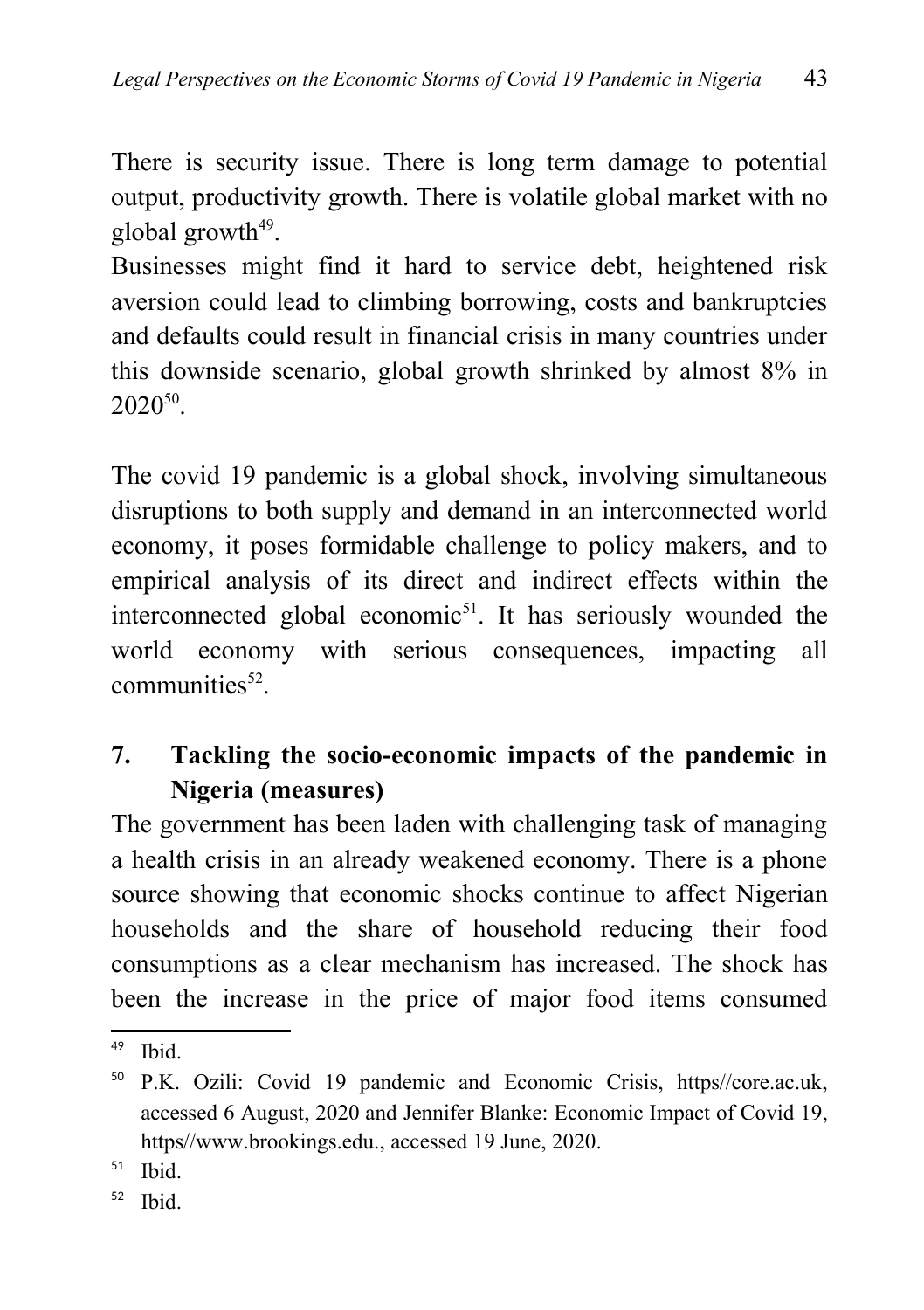affecting 90% of households and farming/business inputs which<br>*DELSU Law Review Vol. 7 2021* affected their savings<sup>[53](#page-15-0)</sup>. More children have had contract with teachers, but the share of those engaging in educational activities remained stable, with a higher rate of urban children<sup>[54](#page-15-1)</sup>.

The government has also worked to help people financially impacted by covid 19. The Central Bank of Nigeria (C.B.N) set out a 50 billion naira stimulus package for Nigerian households and small to medium size businesses, moreover interest rate of C B N intervention decreases from 9% - 5% in an effort to aid Nigeria's economy<sup>[55](#page-15-2)</sup>.

UNICEF has also contributed to helping Nigeria throughout covid 19 pandemic in Collaboration with Nigeria's Centre for Disease Control<sup>[56](#page-15-3)</sup> UNICEF in ensuring that all mothers with children under the age of two are able to safely breast feed their babies, making sure they follow health guidelines $57$ .

The National Agencies for Food and Drug Administration<sup>[58](#page-15-5)</sup> has provided training to mothers to screen their children for malnutrition. Many children depended on food lunches provided by the Federal Government<sup>[59](#page-15-6)</sup>. Though the pandemic has affected Nigeria's economy, with the support of the U S International

<span id="page-15-0"></span><sup>53</sup> World Bank blogs. word

<span id="page-15-1"></span><sup>&</sup>lt;sup>54</sup> 3% of household with school aged children compared with those in rural household 57%.

<span id="page-15-2"></span><sup>&</sup>lt;sup>55</sup> The impact of covid 19 boreinproject.org, accessed 11 July, 2020.

<span id="page-15-3"></span> $56$  N C D C.

<span id="page-15-4"></span><sup>57</sup> Ibid.

<span id="page-15-5"></span><sup>58</sup> NAFDAC

<span id="page-15-6"></span><sup>&</sup>lt;sup>59</sup> K. Andeam: The impact of covid 19 on Nigeria economy borgen project.org. accessed, accessed 11 July, 2020.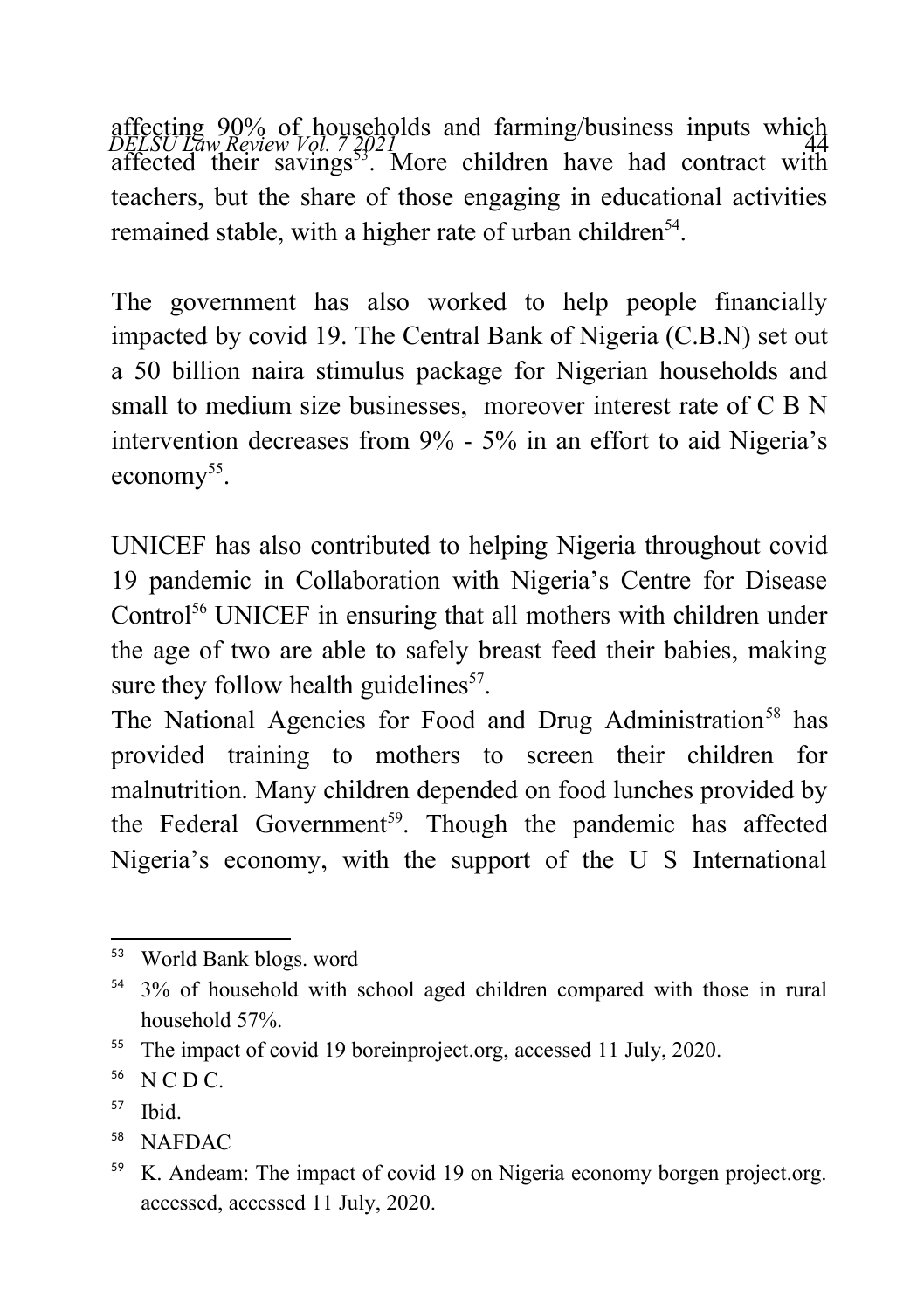Affairs Budget and with further foreign aid, Nigeria can hope for drastic improvement in her job rate and oil export $60$ .

The government launched a NGN 2.3. trillion economic sustainability plan in June, 2020 in a bid to provide some stimulus and limit the economic damage of the pandemic. However, even though monetary stimulus should provide ample liquidity and keep interest rates low, there will be excess money in circulation to allow broad based economic growth $61$ . The pace of execution is still being hampered by the lack of fiscal space and the inability to enact a few fiscal and structural reforms<sup>[62](#page-16-2)</sup>.

The recent opportunity of employment to many Nigerian youths though with low remuneration will check unemployment to a reasonable extent<sup>[63](#page-16-3)</sup>.

There is the tax measures, like tax reduction, tax holiday and tax exemptions by the Federal and State Governments. On some essential items like agricultural products and pharmaceuticals. The government has also embarked on customs reforms to improve the economy. Reduction on demurrage for goods and ports decongestion, including opening the border and rate deduction, to mention just a few<sup>[64](#page-16-4)</sup>.

- <span id="page-16-1"></span> $61$  Ibid.
- <span id="page-16-2"></span><sup>62</sup> Ibid.
- <span id="page-16-3"></span> $63$  Ibid.
- <span id="page-16-4"></span><sup>64</sup> Ibid.

<span id="page-16-0"></span> $60$  Ihid.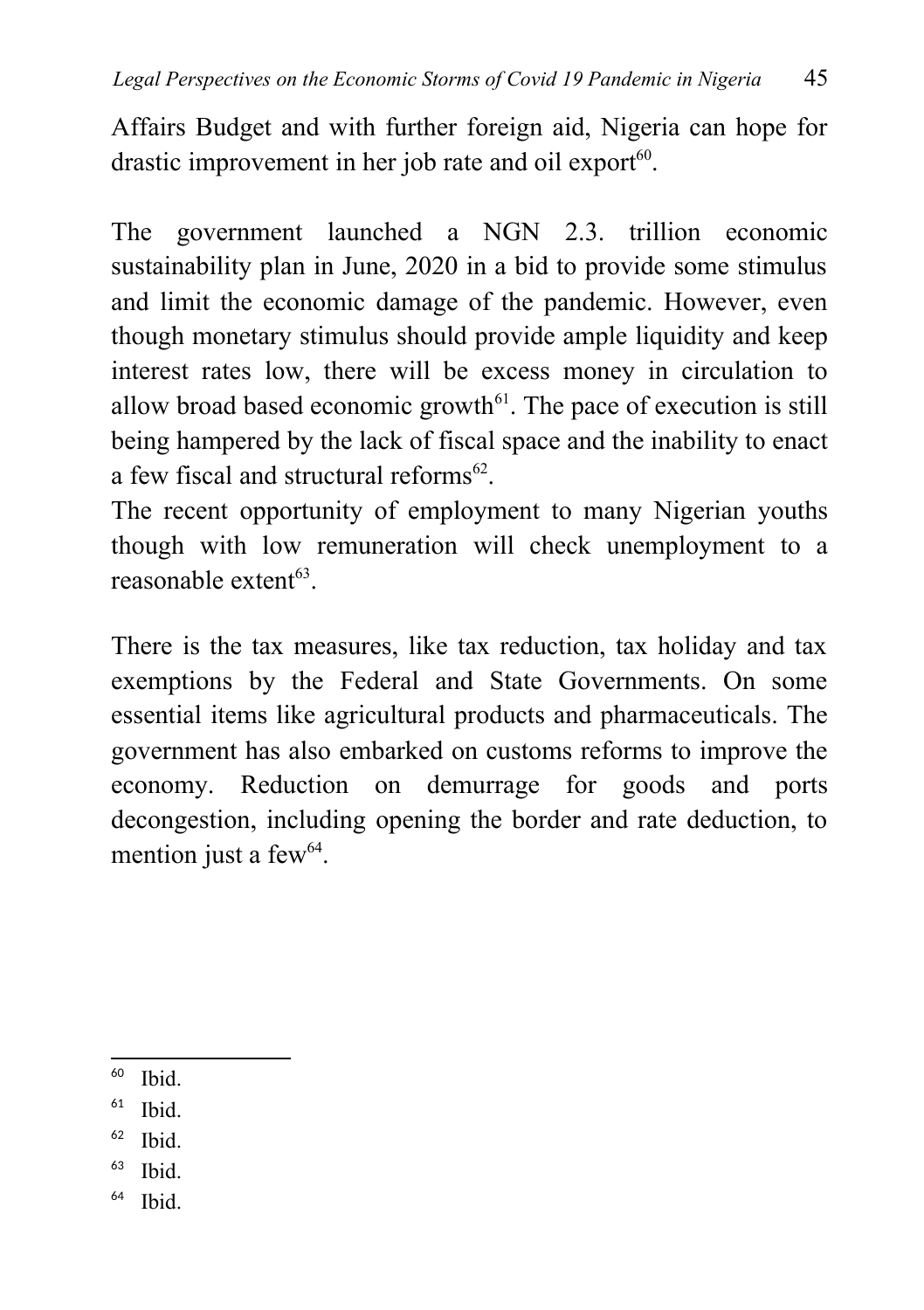There is disbursement of loans to it, medium scale businesses like<br>*DELSU Law Review Vol.* 7 2021 agriculture with little or no collateral<sup>[65](#page-17-0)</sup>. Government has given farms improved seedlings, fertilizers and cultivated their farms.

There is the lunch programme for school children and financial support to the elderly. There is moratorium on debt repayment by the central bank of Nigeria and one year extension for principal repayment and reduction of interest rate on intervention loans and strengthen of same to deposit ratio policy<sup>[66](#page-17-1)</sup>.

There is creation of N 50 billion target credit for affected households and small and medium enterprises $^{67}$  $^{67}$  $^{67}$ . N 100 billion international loans to pharmaceutical companies and health care practitioners, N 1 trillion loans to boost local manufacturing<sup>[68](#page-17-3)</sup>.

Efforts were made by the government to bolster aggregate demand through increased government spending and tax cut and the tax rate for medium size businesses, which has been revised downward from 30- 20 percent.

The exchange rate has been adjusted from 360 – 380 naira in order to unify the rate and E window. Government has introduced import duty waiver for pharmaceutical companies and increased efforts to ensure they receive forex<sup>[69](#page-17-4)</sup>.

The 2020 and 2021 budgets were prepared with significant revenue expectation with contestable realization and to reposition the naira. The government has also cut the cost of governance by collapsing, eradicating and merging some parastatals, ministries, and removing

<span id="page-17-0"></span><sup>&</sup>lt;sup>65</sup> Moves to cushion the CBN disbursement of loans impact of covid 19 crisis, https//www.cbn.gov.ng, accessed 10 June, 2020.

<span id="page-17-1"></span> $66$  Ibid.

<span id="page-17-2"></span><sup>67</sup> Economic Impact, www.researchgate.net, accessed 2 May, 2020.

<span id="page-17-3"></span><sup>68</sup> Ibid.

<span id="page-17-4"></span><sup>69</sup> Economic impact, www.researchgate.net, accessed 10 June, 2020.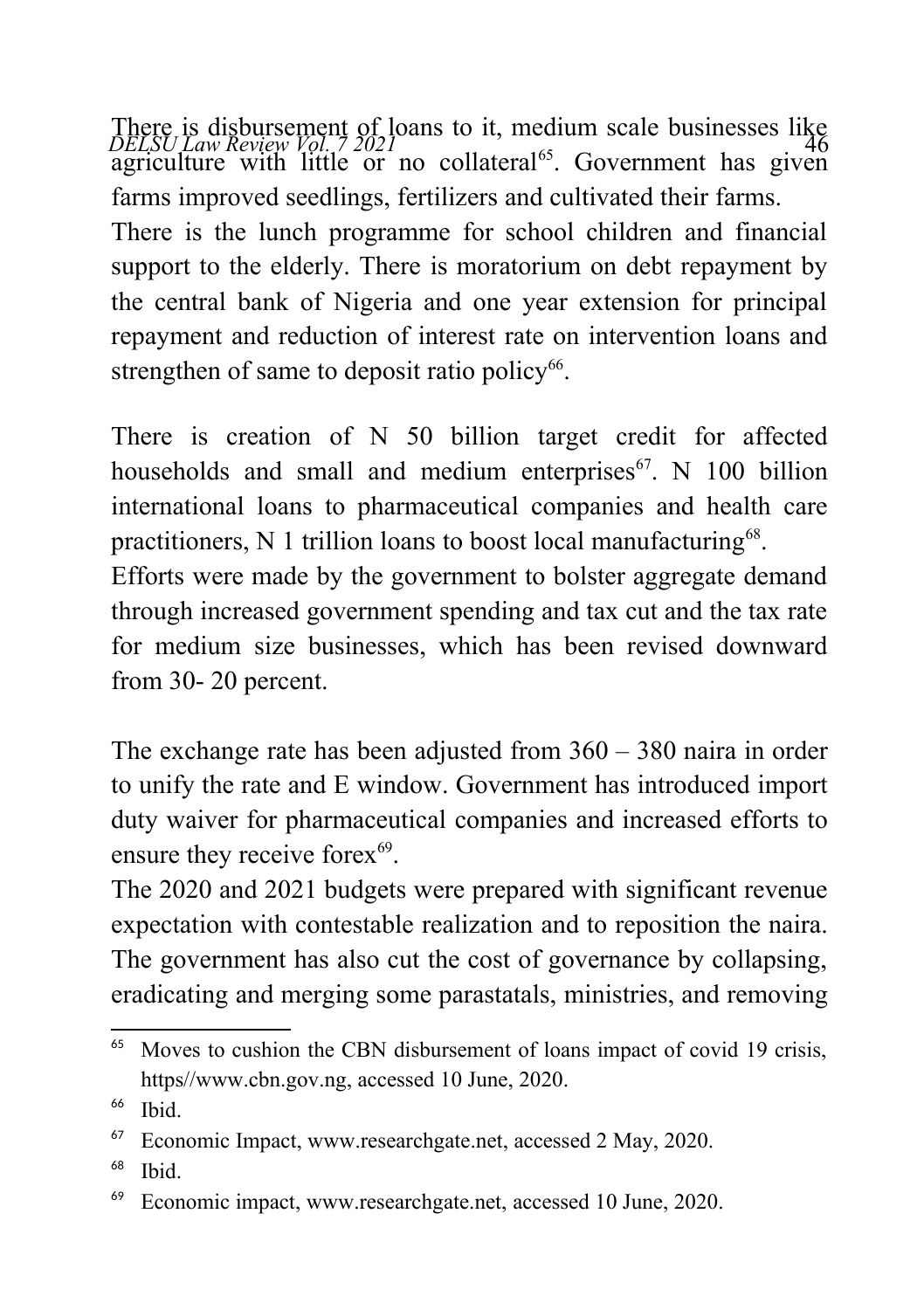some ministries, cutting cost of international travels, tourism, international sports to avoid duplication. E payment transactions have been introduced to check cash flow, virtual meetings and conferences by government and corporate bodies to check the pandemic and cut cost.

The borders have been reopened. The economy is being diversified for less dependence on oil; there is increased focus on stimulating local business and re-investing across all sectors. Investors are being encouraged with soft loans<sup>[70](#page-18-0)</sup>.

### **8. Effects of covid 19 on the Legal Profession**

The pandemic has dealt a big blow to the legal profession in Nigeria. Many questions arise as a result of this. Lawyers and Law firms are grappling with how to provide legal services to their clients. Lawyers can no longer conduct personal interviews with new clients, or review matters with existing clients, because of the lockdown and social distancing policy, prospective clients are financially devastated by the pandemic which led to inability to pay professional fees or engage counsels. Many engage counsels for low cost and clients have resorted to self help<sup>[71](#page-18-1)</sup>.

With the transactions becoming low and too complicated for them, items that generate substantial income, such as Mergers and Acquisition (M  $\&$  A) have disappeared, as companies are shutting down or reducing cost, for example, by laying off staffs. The sum total of this is that counsel is sidelined, as in many other

<span id="page-18-0"></span><sup>70</sup> Measures on covid 19. www.weforum.org., accessed 7 August, 2020.

<span id="page-18-1"></span><sup>&</sup>lt;sup>71</sup> Christian B. Denton: Impact on legal profession, City Law Associates, Lagos, www.aelex.com, accessed 20 June, 2020.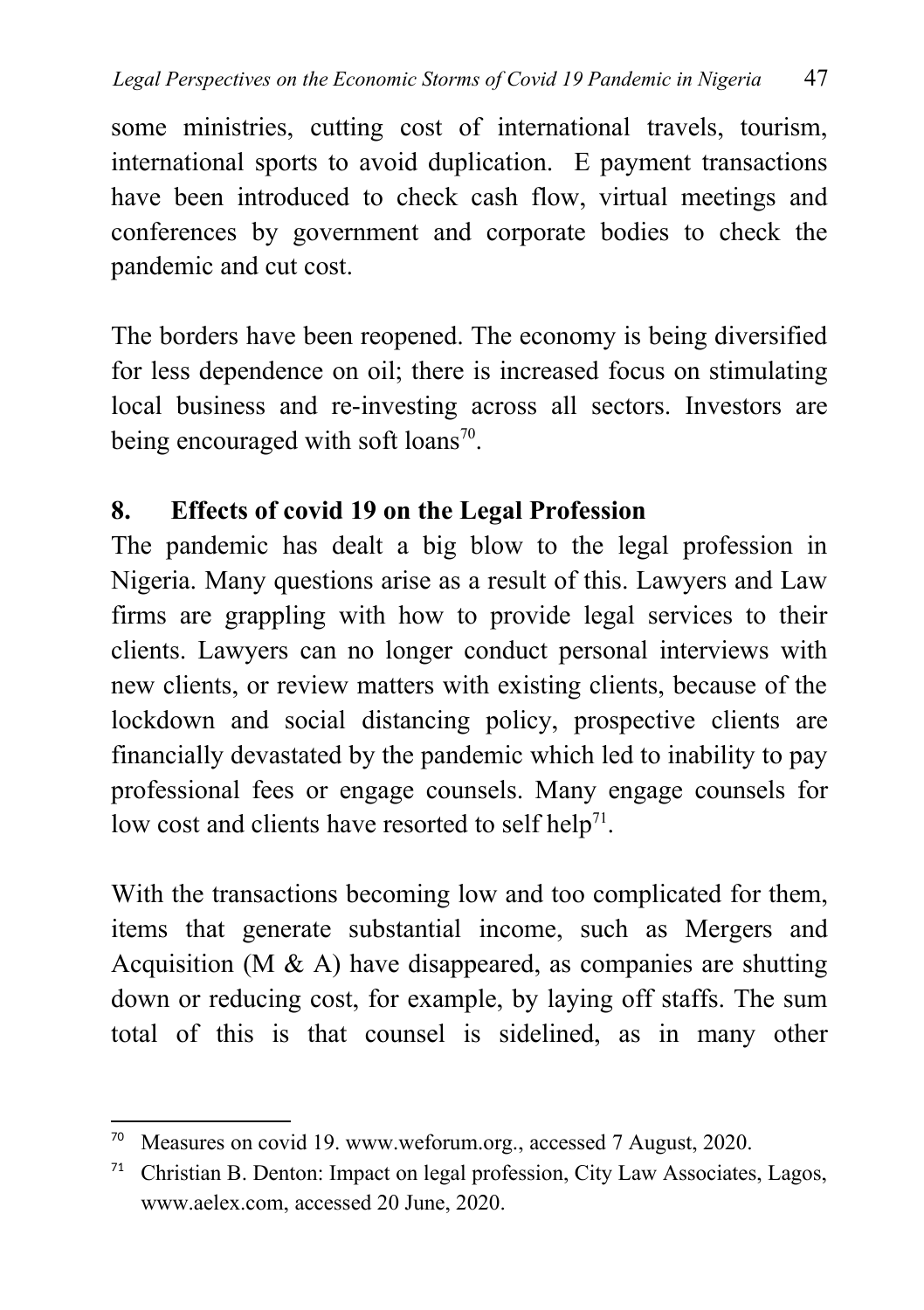*DELSU Law Review Vol. 7 2021* 48 jurisdictions it was difficult, if not impossible to conduct litigation<sup>[72](#page-19-0)</sup>. The Chief Justice of Nigeria at a stage issued a direction that all courts should be closed down until further notice. Though some are partially open as a result, litigants were unable to conclude ongoing matters, living many in a legal quagmire, as they could not know their fate until the courts reopened.

Matters, such as criminal cases suffered most, as many accused persons were held in detention in police custody until the courts reopened<sup>[73](#page-19-1)</sup> and the nature of their trial cannot be done virtually.

A significant number of Nigerian Lawyers rely on court practices as a means of income, and the courts closure has directly impacted their accounts. The shelving of court appearances meant that many lawyers will not bill, this has hit many young lawyers hard, as a good number depend on court appearance fees as source of income, just as a lot of practitioners rely on litigation to survive<sup> $74$ </sup>.

Virtual practice, online which was strange before now is now adopted by lawyers and judicial officers due to social distancing, policy cost and so on, this did not work well and has affected justice. Most court processes are carried out by persons, also the payment of lawyers fees are made in bank tellers as opposed to electronic device. Many lawyers are not used to zoom, Skype and so on. Even Arbitration has failed as a result of social distancing. Aviation, tourism, hospitality businesses were greatly affected,

leading to litigation due to loss of income.

# **9. Covid 19 has had big effects on:**

- <span id="page-19-1"></span> $73$  Ibid.
- <span id="page-19-2"></span><sup>74</sup> Ibid.

<span id="page-19-0"></span><sup>72</sup> The legal impact of covid 19. Lite.www.ibanet.org., accessed 20 August, 2020.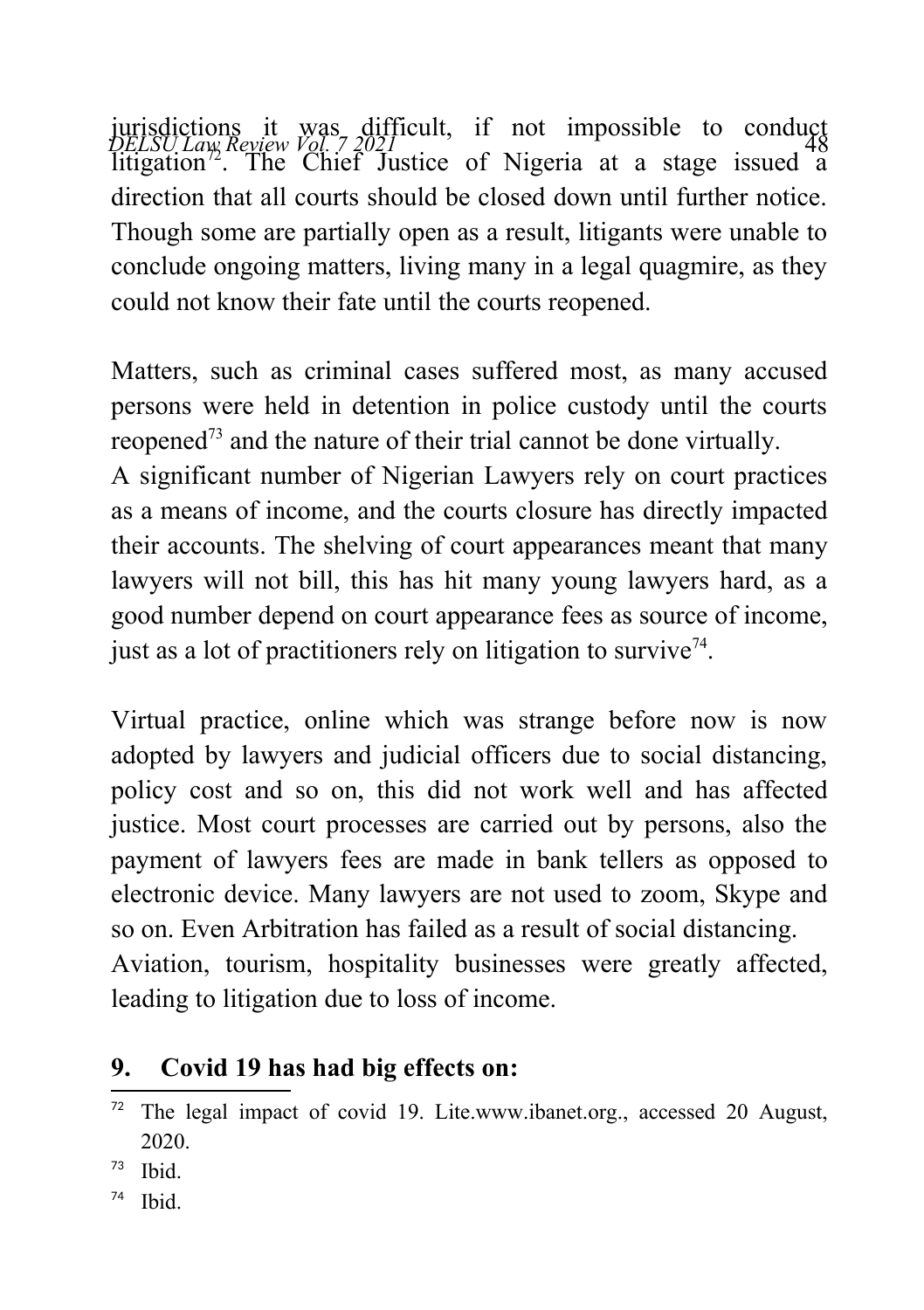- i. Banking and finance
- ii. Dispute resolution (litigation arbitration)
- iii. Energy
- iv. Infrastructure
- v. Insolvency
- vi. Insurance
- vii. Labour and employment
- viii. Mergers and acquisition (M & A) etc<sup>[75](#page-20-0)</sup>.

Under **banking and finance**, lenders and borrowers will need to consider their rights and obligations and under many documentations to determine how these will be impacted by the pandemic. The pandemic will enable the borrowers seek a renegotiation of terms before an invent of defaults occurs. The Central Bank of Nigeria has issued directives and policies in response guaranteeing deposits to money lenders, and banks leave to consider temporary and time limited restructuring of the tenure and loan terms of businesses affected by the pandemic, for example, moratorium on interest payment obligations<sup>[76](#page-20-1)</sup>.

On dispute resolution (litigation arbitration), it is most likely that disputes are likely to arise out of the following:

Interpretation of contracts and *force majeureclauses*, re-negotiation of contractual terms and termination of contracts, filing claims within statutory time frames, such as looking at the limitation laws of various states, which provide strict time line, and failure to initiate these actions within the stipulated time frame would extinguish cause of action by effluxion of time. Also the issue of

<span id="page-20-0"></span><sup>&</sup>lt;sup>75</sup> K. Andam: Impact of covid 19 on food system and poverty in Nigeria. https/www.ncbi.nlm.nih.gov, accessed 20 July, 2020.

<span id="page-20-1"></span> $76$  Ibid.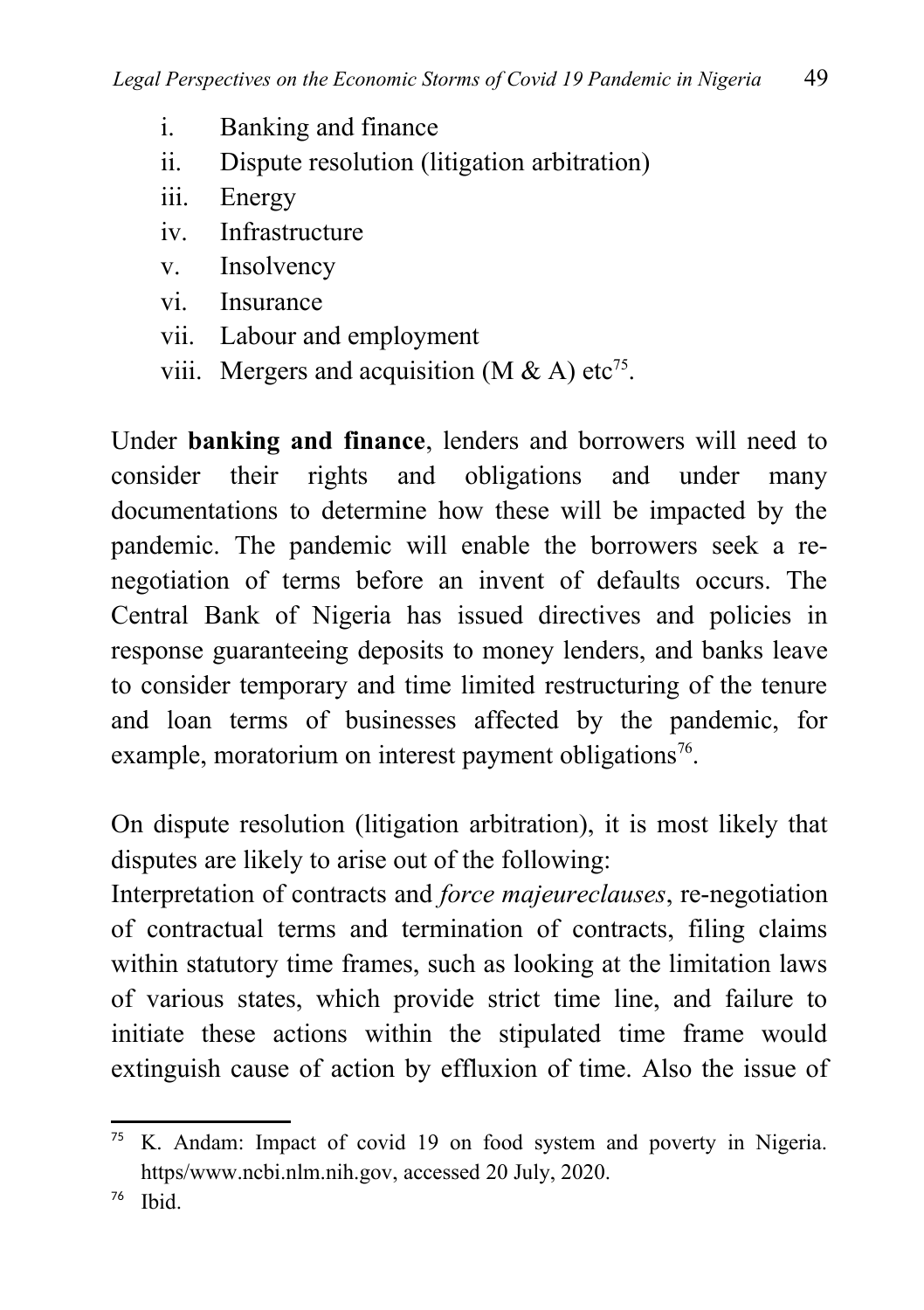parties' rights of action may lapse during the period of the *DELSU Law Review Vol.* 72021 pandemic. Others are non compliance with procedural timelines. For ADR mechanisms like Arbitration, parties may agree to proceed despite the lockdown by documents only, hearing or using technological means like video conferencing to continue proceedings. However, this may be delayed in the proceedings where court's intervention is required for reliefs in the aid of arbitration<sup>[77](#page-21-0)</sup>.

Under **Energy**, the period of the pandemic led to curfew and led to recent crude oil price crashes. It may therefore be cogent to reevaluate the valuation mechanisms, particularly for the acquisition of interest in the OPL's and LML's which were bench marked on previous crude oil price.

Other issues include dispute in transactions, timelines for projects concerning acquisition and investment in oil and gas assets and need for legal advice on the need to mitigate effects of these disputes and the restriction on importation caused by border closures.

Under **infrastructure**, to manage projects and their the impact under the pandemic, relevant parties need to consider key issues like: managing disruptions to projects time lines, excuse performance/obligations, financial considerations, such as how the pandemic impacts on projects revenues, like toll revenue and the obligations, part lease payments where applicable, and projects budgets and valuation, payment obligations, repayment, remittances to project owners and so on. These issues will demand adequate legal advice<sup>[78](#page-21-1)</sup>.

<span id="page-21-0"></span><sup>77</sup> Ibid.

<span id="page-21-1"></span><sup>78</sup> Ibid.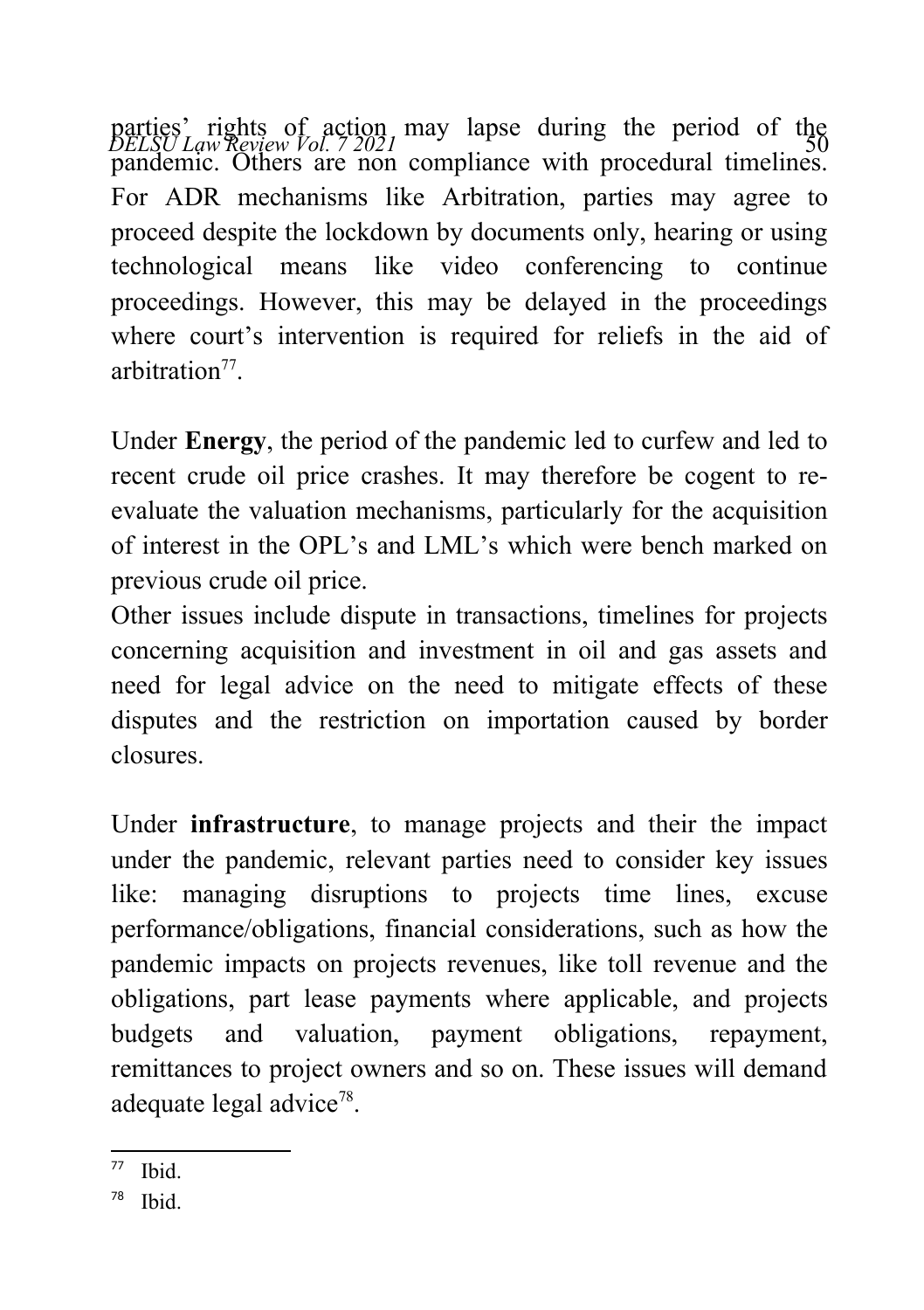Under insolvency, in view of the pandemic lockdown and general economic downturn, many businesses would have accrued, deferred or suspended payment obligations to their employees, trade creditors and critical suppliers whose services may be essential to the survival of the affected companies. Creditors may therefore set in motion machinery for compulsory liquidation of such debtor companies.

Companies may default to loan obligations depending on the agreement. It is therefore apposite for affected companies to seek the legal advice of an Insolvency Professional on the options available as per the doctrine of force majeure and frustration.<sup>[79](#page-22-0)</sup>

**On Insurance**, the pandemic has had significant impact on businesses which are expected to fall back on insurance policies to mitigate the resulting losses. They could be claims across several businesses, for example in life and health insurance, travel policies and event cancellations and others like negotiating future insurance contracts with epidemics and pandemics in mind, the risk coverage of the policies and so on.

According to the International Labour Organization<sup>[80](#page-22-1)</sup>, the outbreak of a pandemic is a major labour market and economic crises, which could lead to the loss of up to 25 million jobs and a lot of people, would have been pushed into unemployment.

<span id="page-22-0"></span> $79$  Ibid.

<span id="page-22-1"></span> $^{80}$  ILO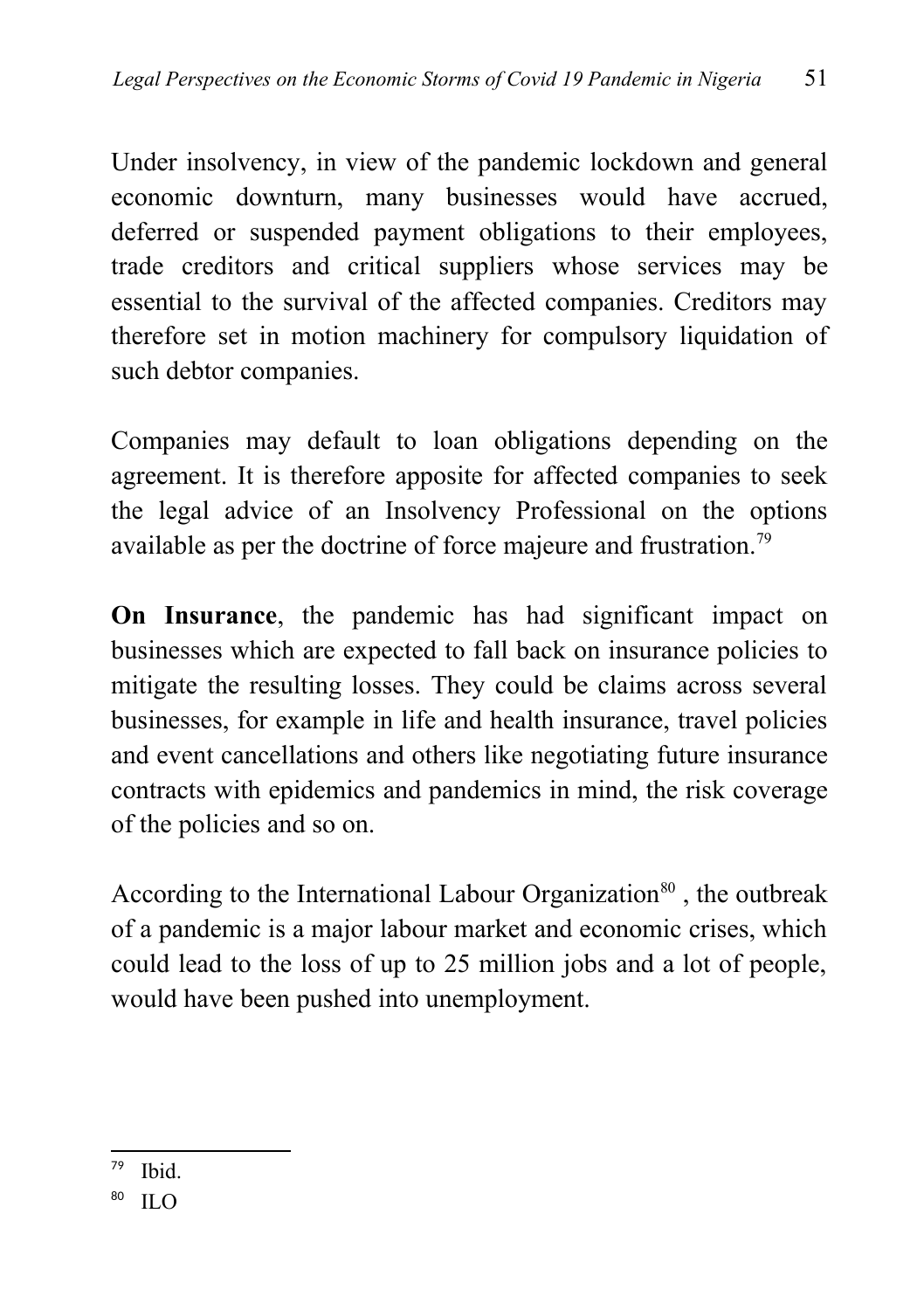It leads to underemployment and working poverty, it affects<br>*DELSU Law Review Vol. 7 2021* compulsory leave, regulations for remote working and the extent of the employer's vicarious liability and so on.

Under **mergers and acquisition**, parties to M & A transactions will need to make necessary adjustments to mitigate the increased risk and uncertainty which the pandemic presents like reassessment of valuation and adjustment of pricing mechanisms. Mitigating the potential disruptions to the transaction time table, adjustments to material adverse change (M  $\land$  C) and so on<sup>[81](#page-23-0)</sup>.

Under **transportation**, there is need to check restrictions on travelling, for example global transportation sector, supply chain disruption, commercial agreements to terms of lease and rental payments under existing lease agreement with third parties, and their effect on the obligations of the operators under security agreements.

Airlines and shipping companies are advised to seek legal advice in order to purse creative legal solutions<sup>[82](#page-23-1)</sup>.

The pandemic has abysmally affected the duration of commercial contracts, social gatherings the restrictions have to a large extent violated individuals the constitutional rights to peaceful assembly and association<sup>[83](#page-23-2)</sup>, right to dignity of human person<sup>[84](#page-23-3)</sup>, right to life<sup>[85](#page-23-4)</sup>, right to personal liberty<sup>[86](#page-23-5)</sup> right to private and family life<sup>[87](#page-23-6)</sup>, right to

<span id="page-23-0"></span><sup>81</sup> www.aelex.com, accessed 20 June, 2020

<span id="page-23-1"></span><sup>&</sup>lt;sup>82</sup> S. 40 CFRN (As amended)

<span id="page-23-2"></span><sup>&</sup>lt;sup>83</sup> Section 40 of C F R N (as amended)

<span id="page-23-3"></span><sup>&</sup>lt;sup>84</sup> Section 34 of C F R N (as amended).

<span id="page-23-4"></span><sup>&</sup>lt;sup>85</sup> Section 33 of C F R N (as amended)

<span id="page-23-5"></span><sup>&</sup>lt;sup>86</sup> Section 35 of C F R N (as amended)

<span id="page-23-6"></span><sup>&</sup>lt;sup>87</sup> Section 37 of C F R N (as amended)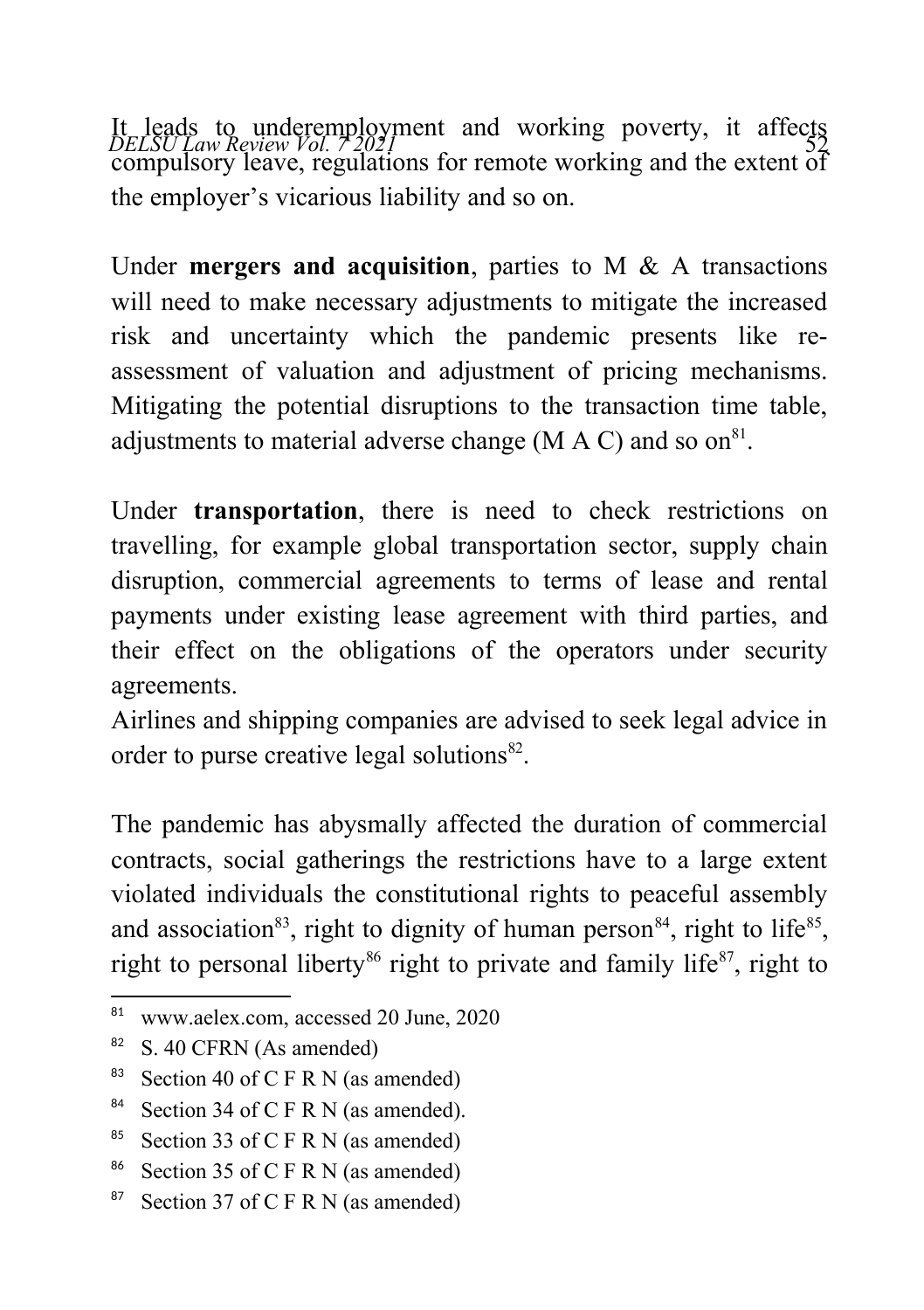freedom of movement<sup>[88](#page-24-0)</sup> and right to acquire and own immovable property under the Nigerian Constitution<sup>[89](#page-24-1)</sup> and under African Charter on Human and People's Right.

Academics learning and the school system have been dismantled with their attendants' effect. Universities have lost one session, including bodies like the Council of Legal Education<sup>[90](#page-24-2)</sup>.

There is the medical effect on patients whose medical travels have been truncated leading to deaths and so  $\text{on}^{\text{91}}$  $\text{on}^{\text{91}}$  $\text{on}^{\text{91}}$ .

### **10. Recommendations**

As a way of tackling the economic storms of corona virus pandemic, the following suggestions are recommended:

- i. The government should wake up and fix the health sectors, with a state-of the-art, hospitals, built and well equipped to be proactive. She should increase her health votes in the budget to tackle health challenges, including that of covid 19.
- ii. Social work in Nigeria should be promoted by the government through institutionalization of the profession.
- iii. Employers of labour should sit down again with their employees to renew, re-negotiate and redraft their terms of contract employment to reflect the present situation, making provisions for force majeure where necessary.
- iv. There is need for more awareness by the media on the causes, problems, effect and ways of tackling the

- <span id="page-24-2"></span><sup>90</sup> Impact on legal profession. www.aelex.com., accessed 20 June, 2020.
- <span id="page-24-3"></span> $91$  Ibid.

<span id="page-24-0"></span>Section 41 of  $C$  F R N (as amended)

<span id="page-24-1"></span><sup>&</sup>lt;sup>89</sup> Christian B:Covid 19 impact on the legal profession. Denton. City Law Associates, Lagos, www.ibanet.org. accessed 22 October, 2020.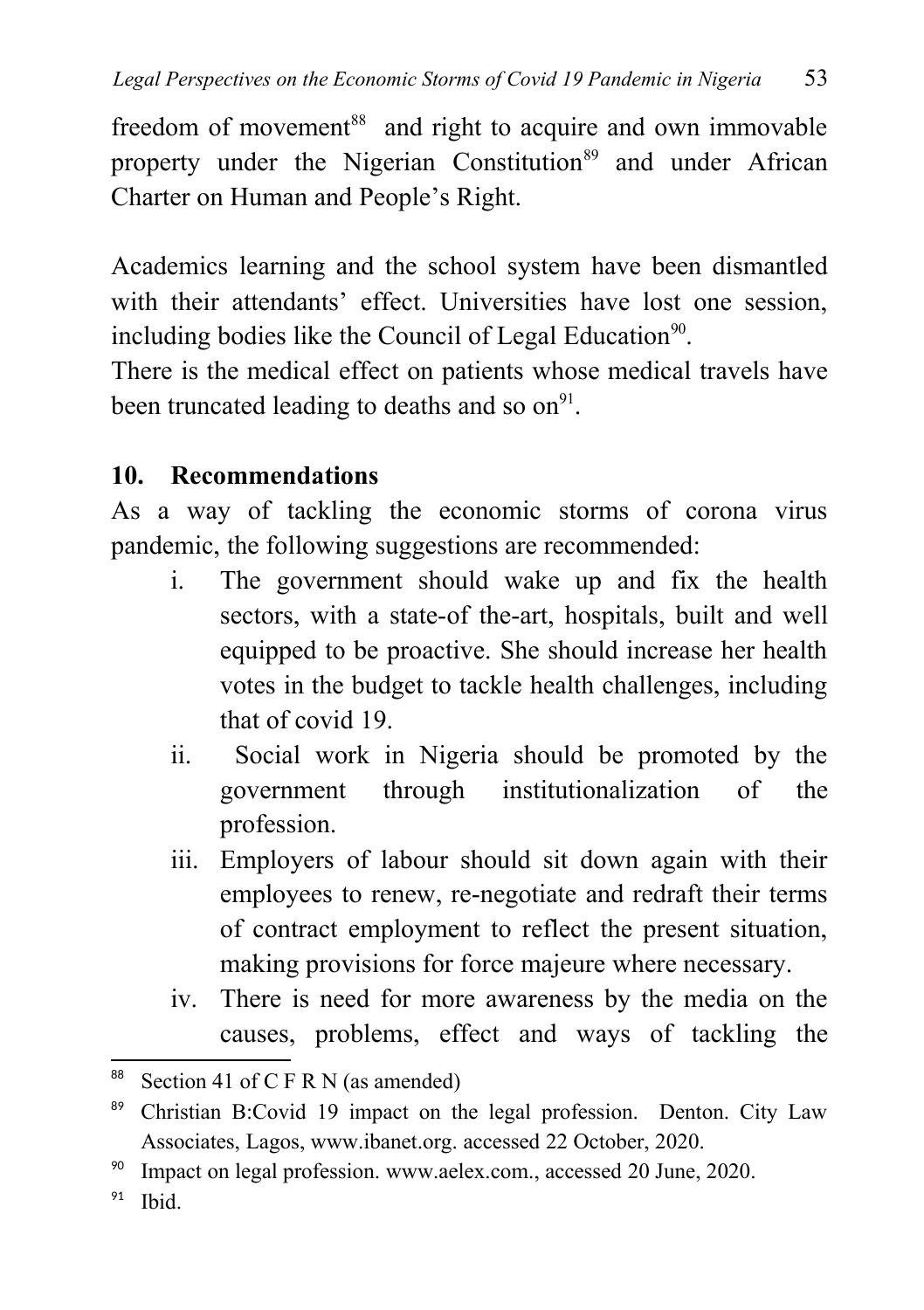pandemic and the need to accept that it does not exist, in<br>*DELSU Law Review Vol.* 72021 order to correct the conspiracy theory.

- v. Protecting food supplies should be a priority alongside the government's effort to address the health consequences of the pandemic.
- vi. The procurement of vaccines to check the pandemic should be well investigated and equitably disbursed.
- vii. Recent job opportunities to the youths will check unemployment, with the strong need for a review of the emolument in the nearest future.
- viii. The pandemic era has improved people's knowledge and use of webinars for conferences, meetings and settling disputes. The Nigerian Bar Association made use of this in the 2020 N.B.A virtual Conference. On May  $4<sup>th</sup>$ , 2020, the Ikeja High Court held a virtual session in Nigeria<sup>[92](#page-25-0)</sup>. This is commendable.
- ix. The Federal government should adopt policies to rebuild both in the short and long terms economic programmes that would strengthen and stimulate measures to help reignite growth, including support to the private sectors.
- x. Though the borders have been open, there is need to check full imports and exports in order to meet rising demands.
- xi. Tougher decisions should be made to diversify the country's economic base away from oil exports and improve investment in the health sector to enable the economy recover quickly.

<span id="page-25-0"></span><sup>92</sup> Nigeria's legislative arm passes Economic Bill, https/www.africanreview.com, accessed 7 April, 2020.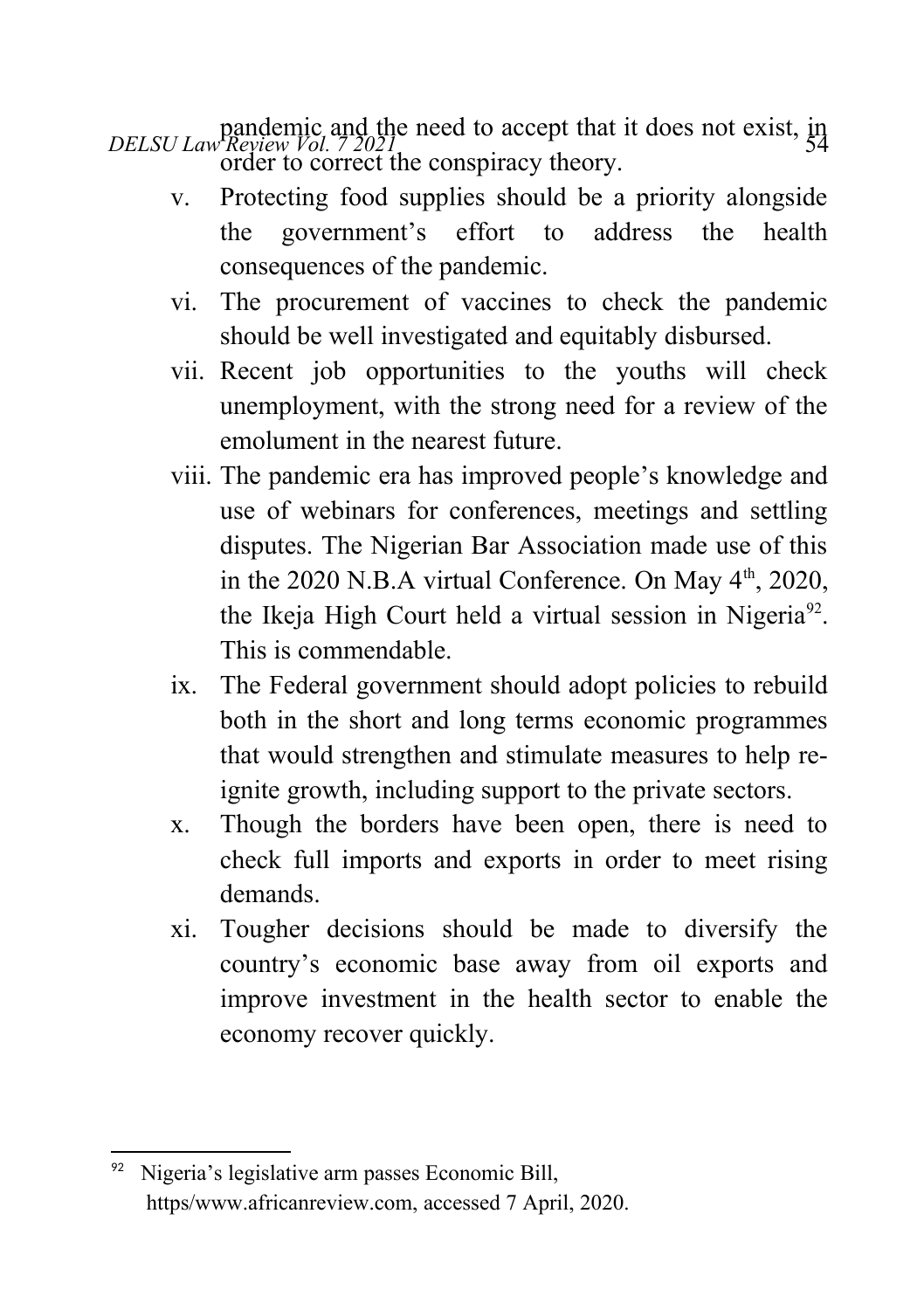- xii. If state of the act facilities are erected, like cancer, kidney, heart centres and so, it would reduce the rush abroad for medical pilgrimage and reduce cost also.
- xiii. There is the need to improve agric production in order to encourage fish, poultry, rice, snail farming, animal husbandry, yam, cassava, onions, tomatoes, pepper, crayfish, maize, grass cutters farming and vegetable, with low interest loans with long repayment period.
- xiv. The Nigerian emergency economic stimulus bill 2020, being packaged by the United States contemplates different sums of money and direct payment to individuals and families to check unemployment, insurance and loans to distressed companies, which bill is being sponsored by the Speaker of the House of Representatives, a move which is commendable $93$ .
- xv. Although there is cash transfer programme in place by the Federal Government, there is the need to improve efforts towards enhancing the efficiency and effectiveness of distribution mechanisms to reach households that are worse hit by the pandemic.
- xvi. The Federal Inland Revenue Service (FRIS) as well as State Inland Revenue Service (SIRS) should wave payments on personal and corporate income tax for 2020 till the first quarter of 2021, as the shock has affected the income and profit of household business.
- xvii. To provide additional liquidity in the forex market, the C B N should establish swap with the U S Federal Reserve and the People's Bank of China as was done in 2018, to provide dollar and yen liquidity to financial investors and

<span id="page-26-0"></span><sup>93</sup> www.brookings.edu, accessed 8 April, 2020.